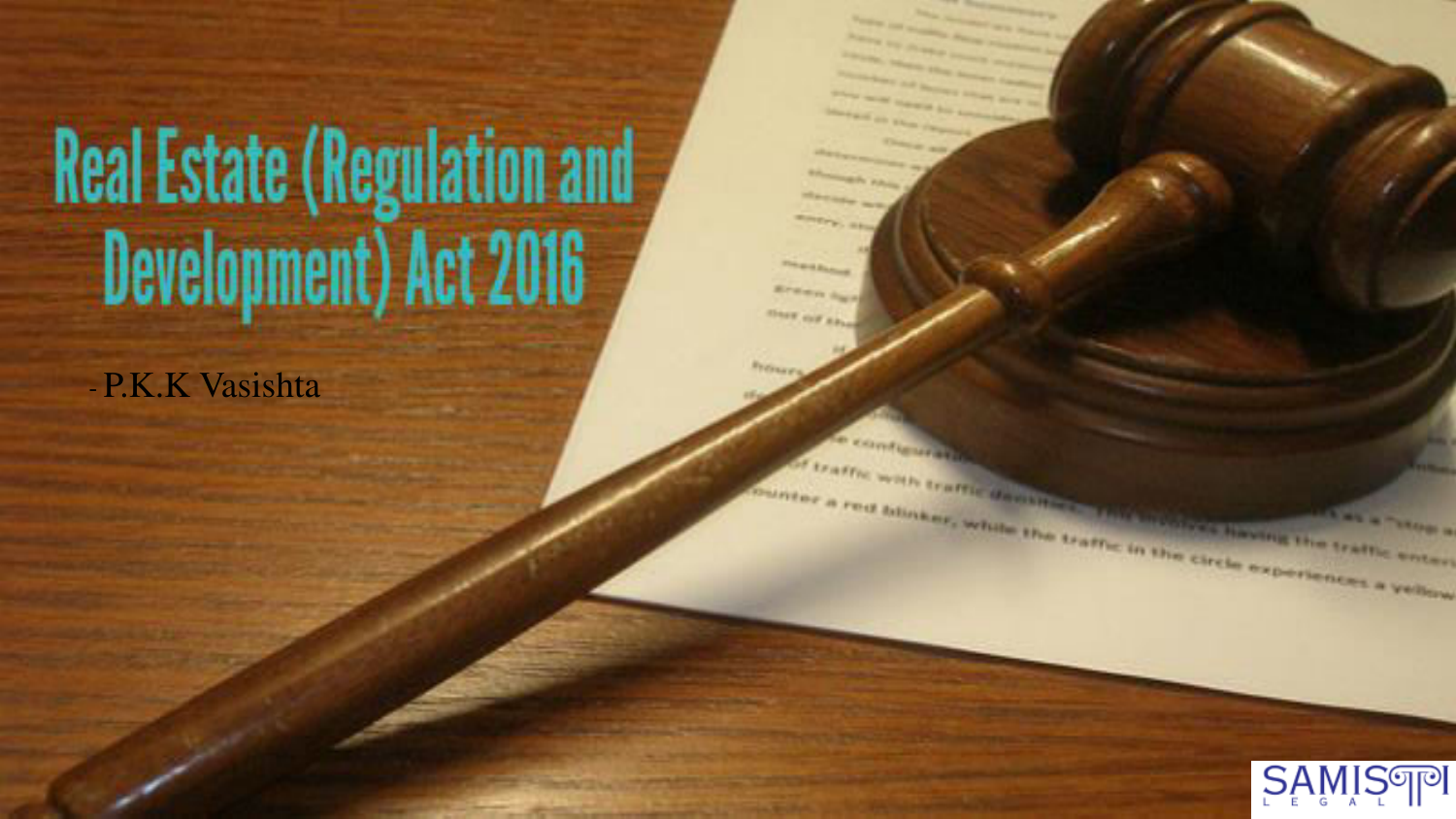Property law is the area of law that governs the various forms of ownership and tenancy in real property and in personal property, within the common law legal system. In the civil law system, there is a division between movable and immovable property. Movable property roughly corresponds to personal property, while immovable property corresponds to real estate or real property, and the associated rights, and obligations thereon.

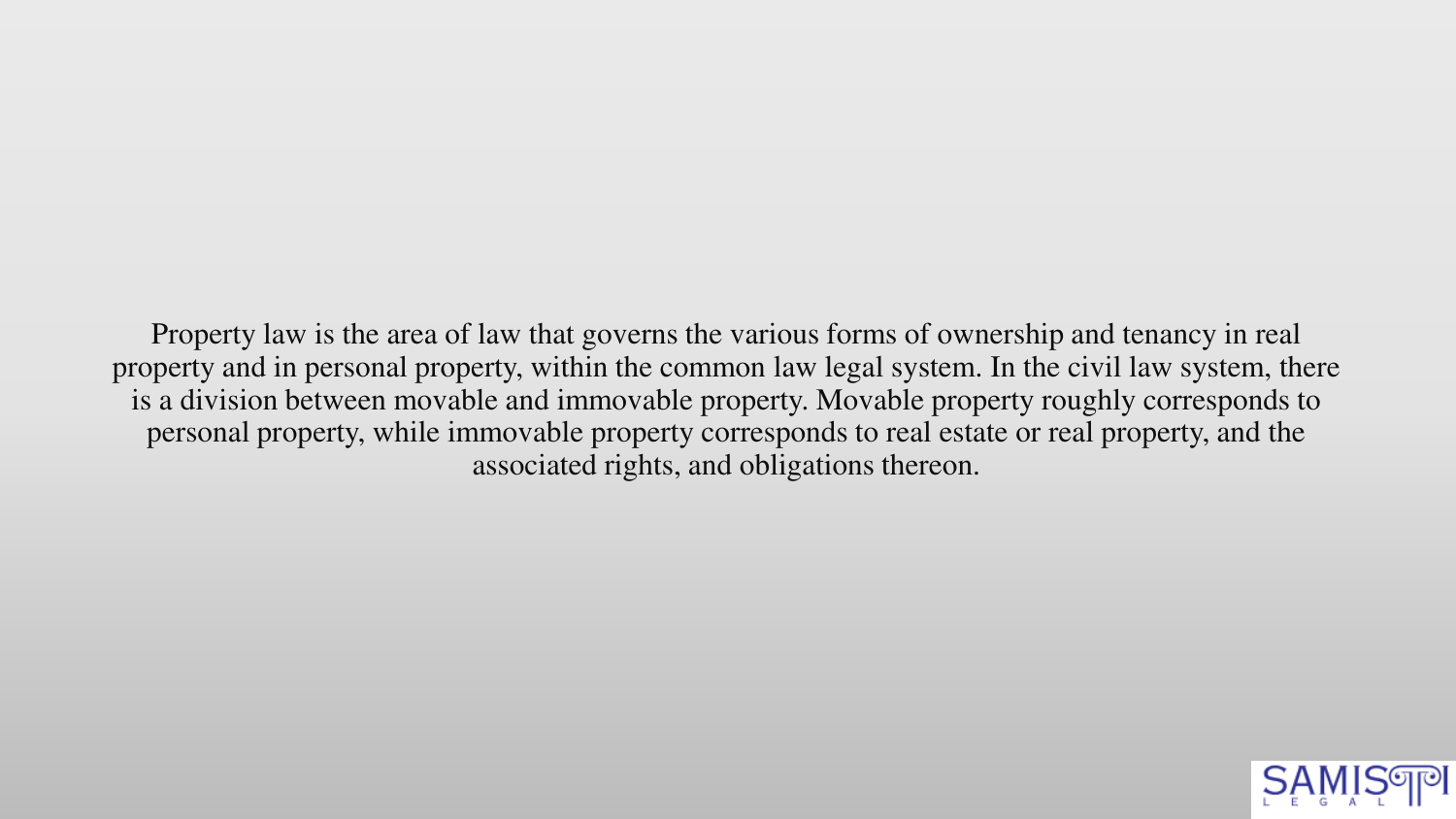### **Contents**

- Back ground
- Existing laws
- Need for RERA
- Overview of RERA
- Significant provisions
- Effect of RERA on the market
- Position in other countries
- Way forward

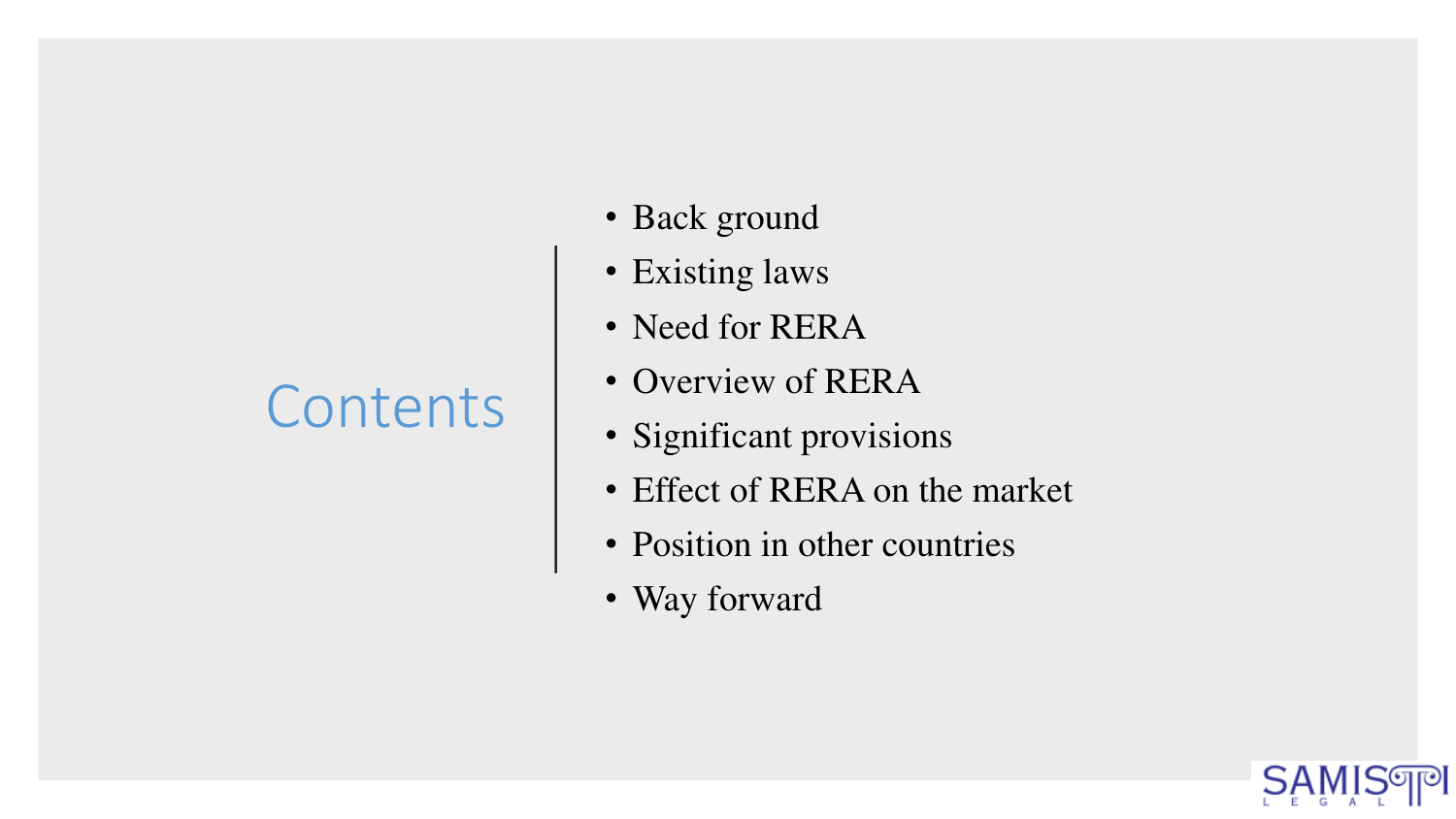### REAL ESTATE

**Real Estate** - the land, including the air above it and the ground below it and any structure built on it as well as the natural resources of the land including uncultivated flora and fauna, farmed crops and livestock, water and minerals.

**Real property** is a less commonly used term and less commonly understood concept. Real property includes real estate, and it adds a bundle of rights. This bundle of rights consists of the rights for property owners to use their property as they see fit. In this way, real property consists of both physical objects and common law rights; real estate only consists of physical objects.



factories, mines, and farms.

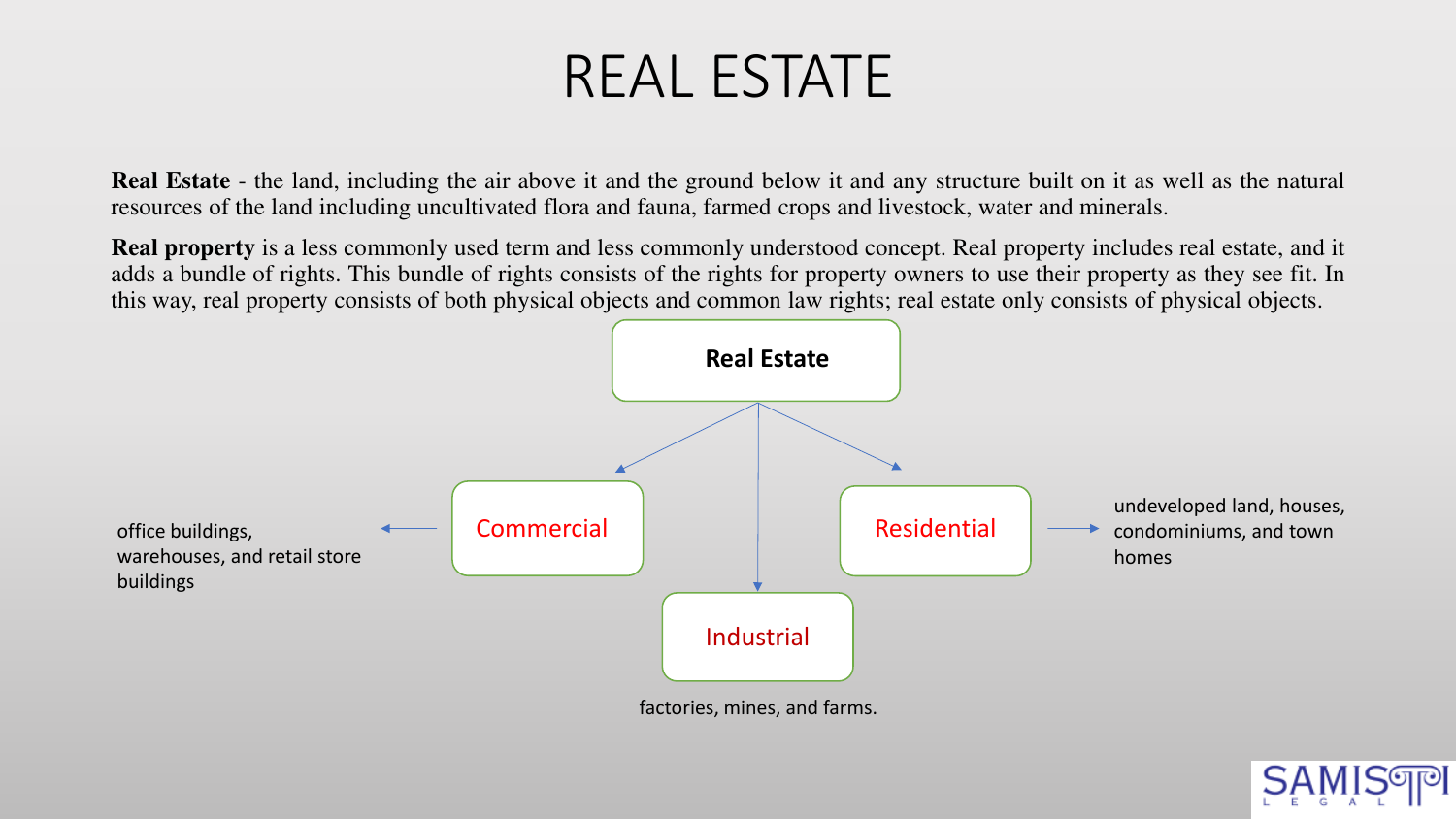### Real estate sector in India

- Real estate sector in India benefitted from 3 independent events.
	- 1. 9/11 terrorist attack.
	- 2. Government of India opening up 100% FDI in real estate sector
	- 3. Post 2008 financial crisis.
- Real estate market in India is estimated to be valued at USD 12 billion and with a 30% YoY growth.
- Contributes to 5-6% of the GDP of India.
- Has 76,000 companies operating in this sector.
- It's largely unorganised and regulated by virtue of individual state laws.

Residential real estate industry has witnessed stupendous growth in the past few years owing to the following reasons:

- Continuous growth in population ٠
- Migration towards urban areas
- Ample job opportunities in service sectors
- Growing income levels
- Rise in nuclear families
- Easy availability of finance

Demand for houses increased considerably whilst supply of houses could not keep pace with demand thereby leading to a steep rise in residential capital values especially in urban areas.

Broadly, residential real estate industry can be divided into four growth phases, as can be seen in the chart below:

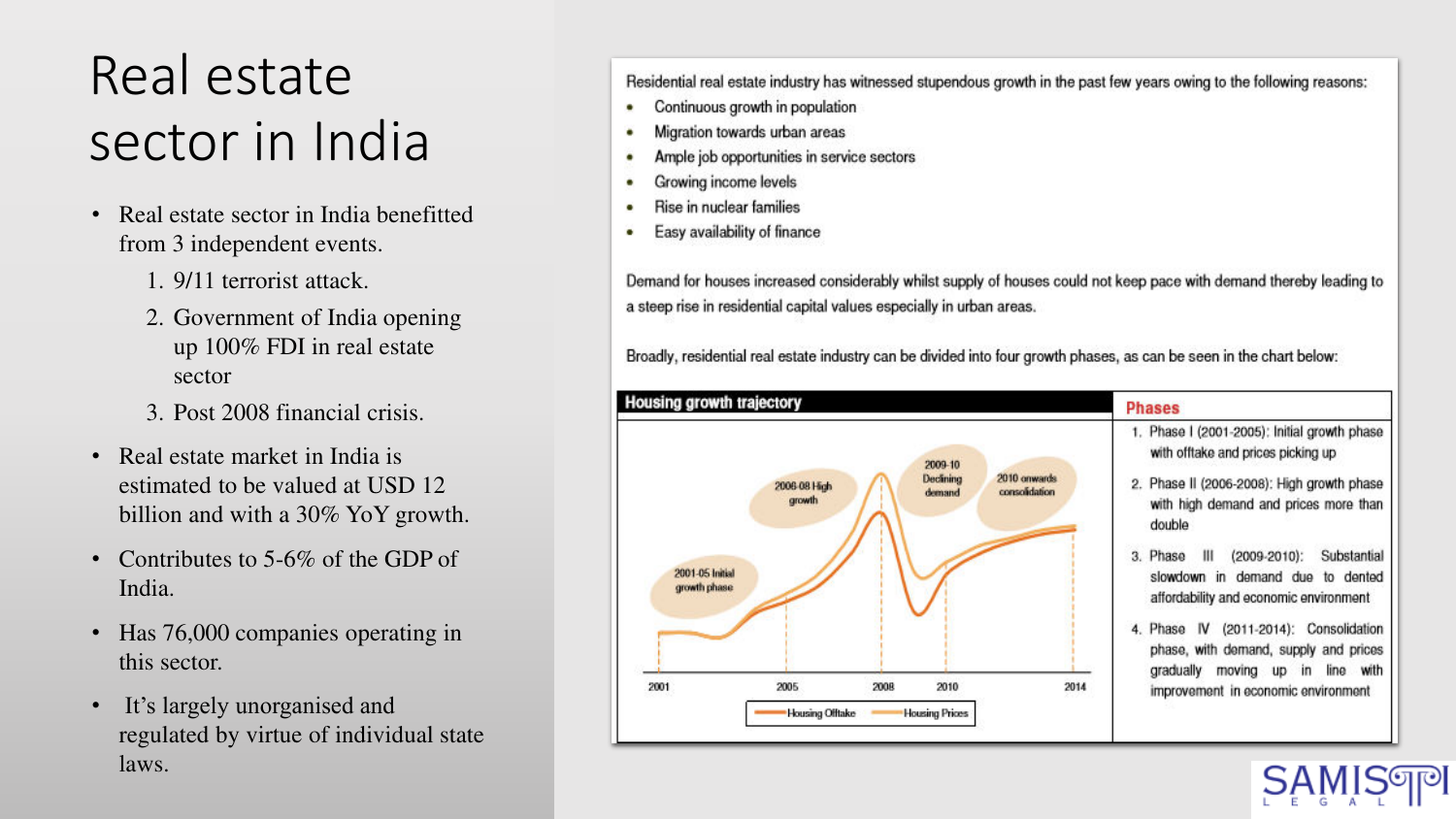### Real estate sector in India

- Existing central legislations and state legislations governing the aspects related to "Land".
- Real estate sector grew as a compliment to the growth in the service industry, i.e., retail, hospitality and entertainment industries, economic services, industrial and information technology sector and the residential sectors and vice versa.
- Large number of small players form a major chunk of real estate developers.
- Post 2005, the real estate sector grew exponentially, owing to large foreign investments and rising income levels.
- Capital intensive. Financing was a major hurdle, high net worth individuals financed the projects at high interests and anticipating high risk.
- Prices of the properties were sky rocketing.
- There is no single regulatory authority for regulating the real estate sector.
- The problem is with the residential real estate sector, the commercial real estate sector is highly organised and heavily self regulated.

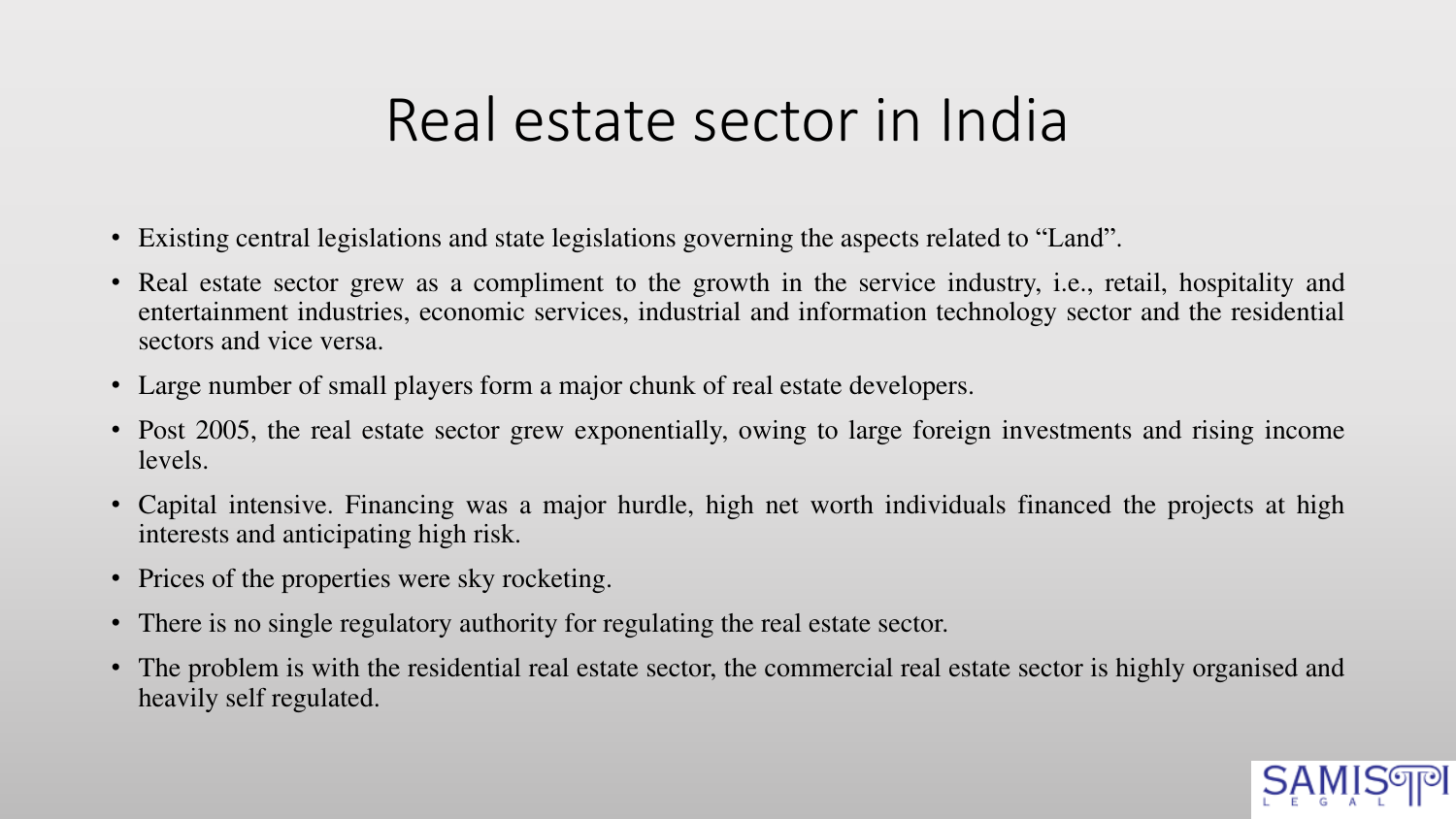#### Why is it important for us?

- The real estate sector directly contributes the economic development of the nation.
- Contributes 5% or more to the GDP of the nation.
- It is a USD12 Billion industry.
- Increased foreign investments suggests growing investor confidence in Indian investment scenario.
- The real estate sector is a major employment driver, being the second largest employer next only to agriculture.
- This is because of the chain of backward and forward linkages that the sector has with the other sectors of the economy, especially with the housing and construction sector.
- About 250 ancillary industries such as cement, steel, brick, timber, building materials etc. are dependent on the real estate industry.

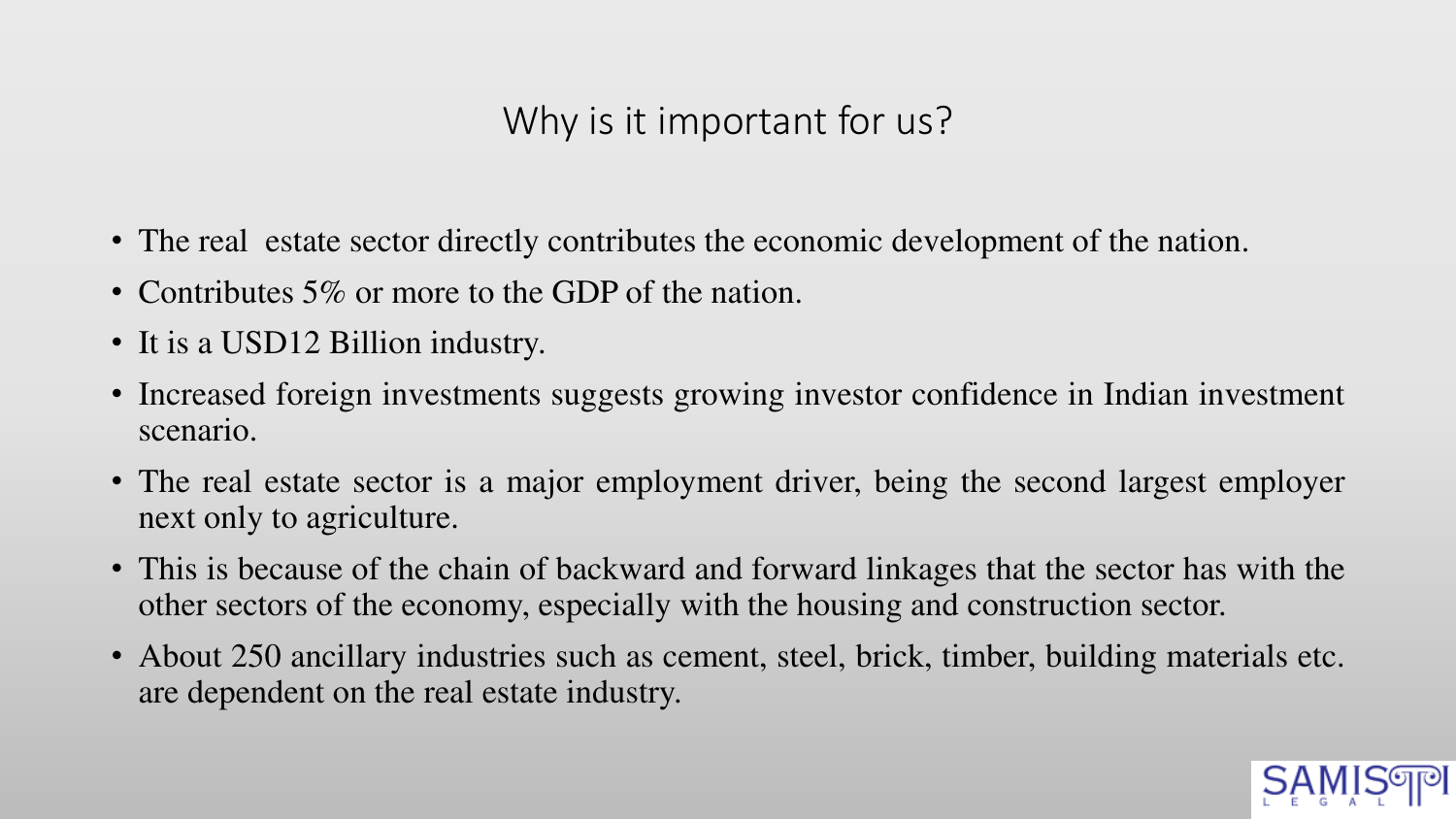# Existing laws governing the real estate sector

- **Central Laws** 
	- **Transfer of Property Act, 1882.**
	- **Indian Contract Act, 1872.**
	- **Indian Registration Act, 1908.**
	- **The Right To Fair Compensation And Transparency In Land Acquisition, Rehabilitation And Resettlement Act, 2013.**
	- **National Building Code (BIS)**
- **State Laws:** In addition to these central laws there are other state laws which govern the planed development rules for the development of the buildings, regulate the Floor Area Ratio or Floor Space Index and formation of societies and condominiums.
	- **Rent Control Act**
	- **Stamp Duty**
- The problem with State laws are they are diverse and apart from the above mentioned laws, there are other laws such as **Hyderabad Metro Development Authority governed under HMDA Act, 2008**, applicable to 7 districts of Telangana.
- This particular act prescribes the standards and the procedure for any real estate project.

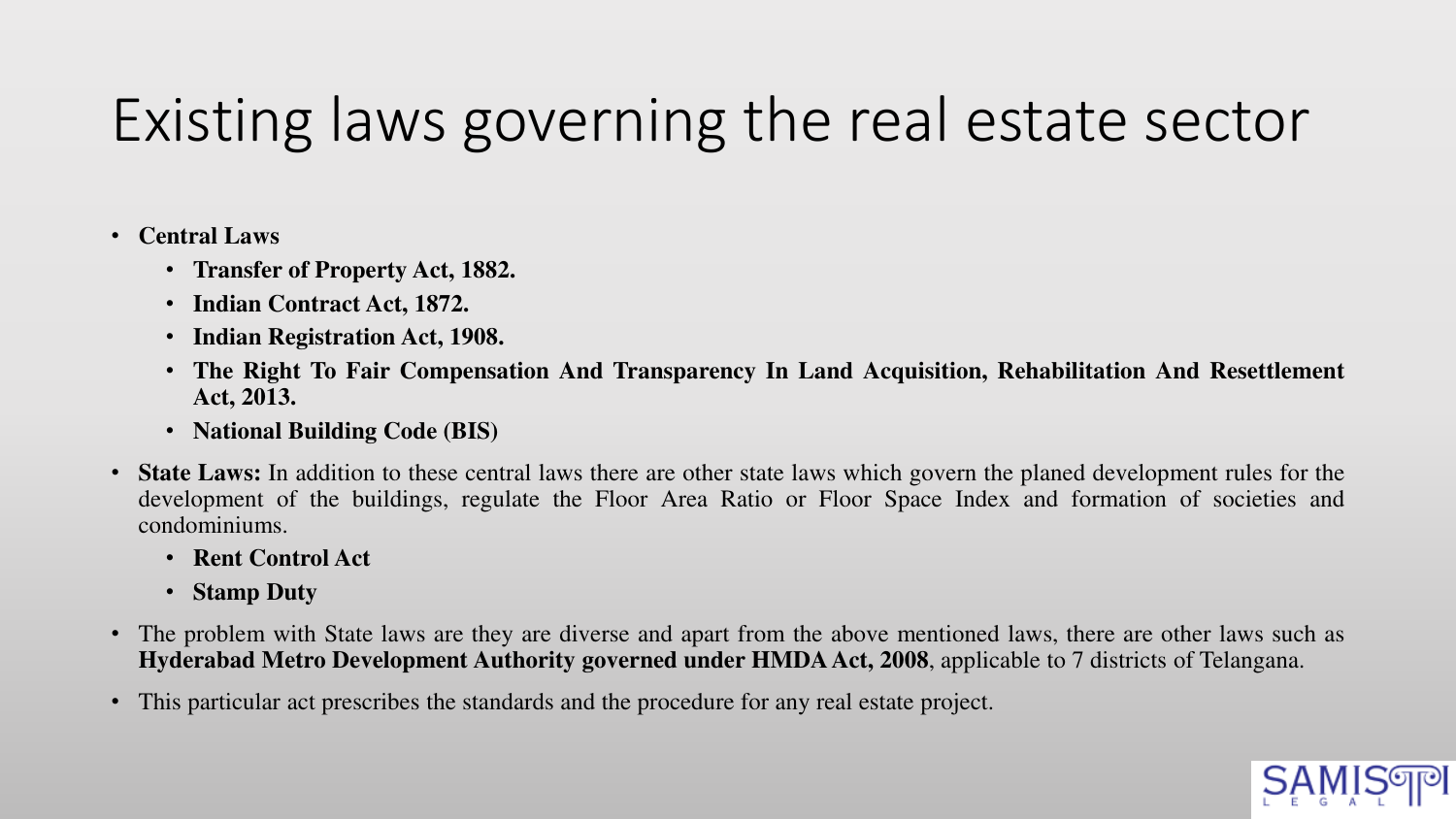#### Real Estate Development Model

- Sharkawy proposed this model in 1994, all the other models are purely based on this.
- This model denoted the usual process adopted by developers in developed countries.
- Hard to replicate this model in developing countries like India, subject to the complex heterogenous mix of developers in India.
- The process in India is a reverse of this process.

#### Sharkawy's Model for Real Estate Development Process

| <b>STAGE</b> |                            | <b>TASK</b>                    |  |   |
|--------------|----------------------------|--------------------------------|--|---|
| (i)          | Pre-development phase      | Customer analysis,<br>a.       |  |   |
|              |                            | b. Competitor analysis,        |  | N |
|              |                            | c. Government approval,        |  |   |
|              |                            | d. Pricing,                    |  |   |
|              |                            | e. Private financing decision, |  |   |
| (ii)         | Document development phase | a. Site planning,              |  |   |
|              |                            | b. Design,                     |  | N |
|              |                            | c. Cost budgeting,             |  |   |
|              |                            | Bank financing decision,<br>d. |  | P |
|              |                            | e. Cash flow analysis,         |  |   |
|              |                            | <b>Branding</b><br>f.          |  |   |
| (iii)        | Product development phase  | a. Land acquisition,           |  |   |
|              |                            | b. Construction,               |  | e |
|              |                            | c. Advertisements              |  |   |
| (iv)         | Post development phase     | Sales.<br>a.                   |  | S |
|              |                            |                                |  | S |

Sharkawy first propounded the model illustrated above.

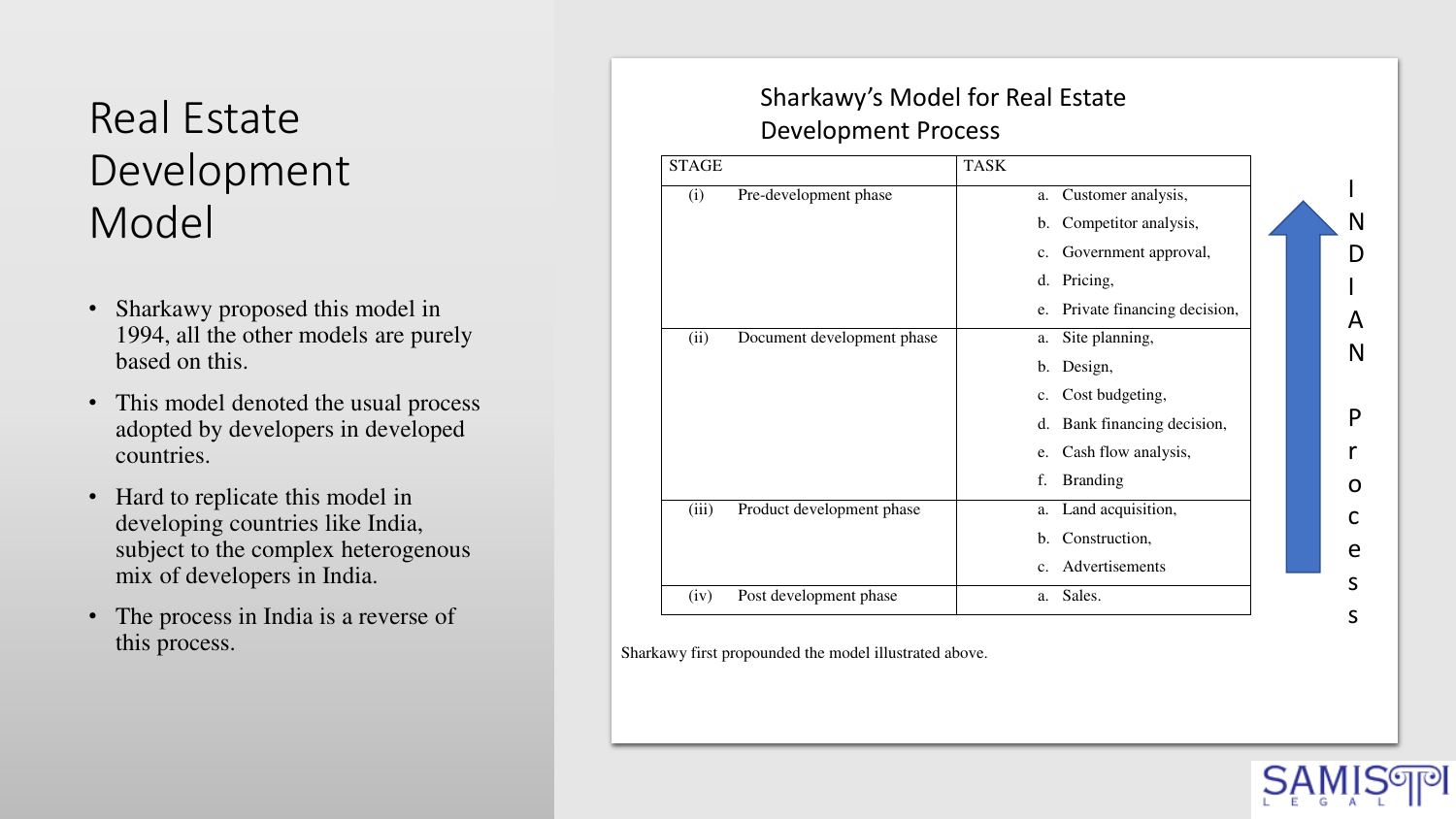#### Real Estate Development Model (Indian Perspective)

- The model is hard to adopt in India owing to the heterogenous mix of developers.
- Taking inspiration from the developed nation's practices is the best bet for India.
- Though nations like USA and UK have no regulatory authority to regulate the real estate sector, a collective practice among the developers to follow such models make the sector in those nations seemingly organised and formal.
- A closer look at RERA seems to mandate such model on a large scale through a legislation.
- Lesson Learnt from Bellaire's Owners Association vs. DLF and others.
	- National Consumer Dispute Resolution Commission (NCDRC) levied a Rs. 6.5 Billion fine on DLF group for creating unfair agreements and not following the prescribed procedure. Further, the commission also stressed upon a specific need to have a certain mechanism so that there is proper governance in the sector.
	- That was one of the

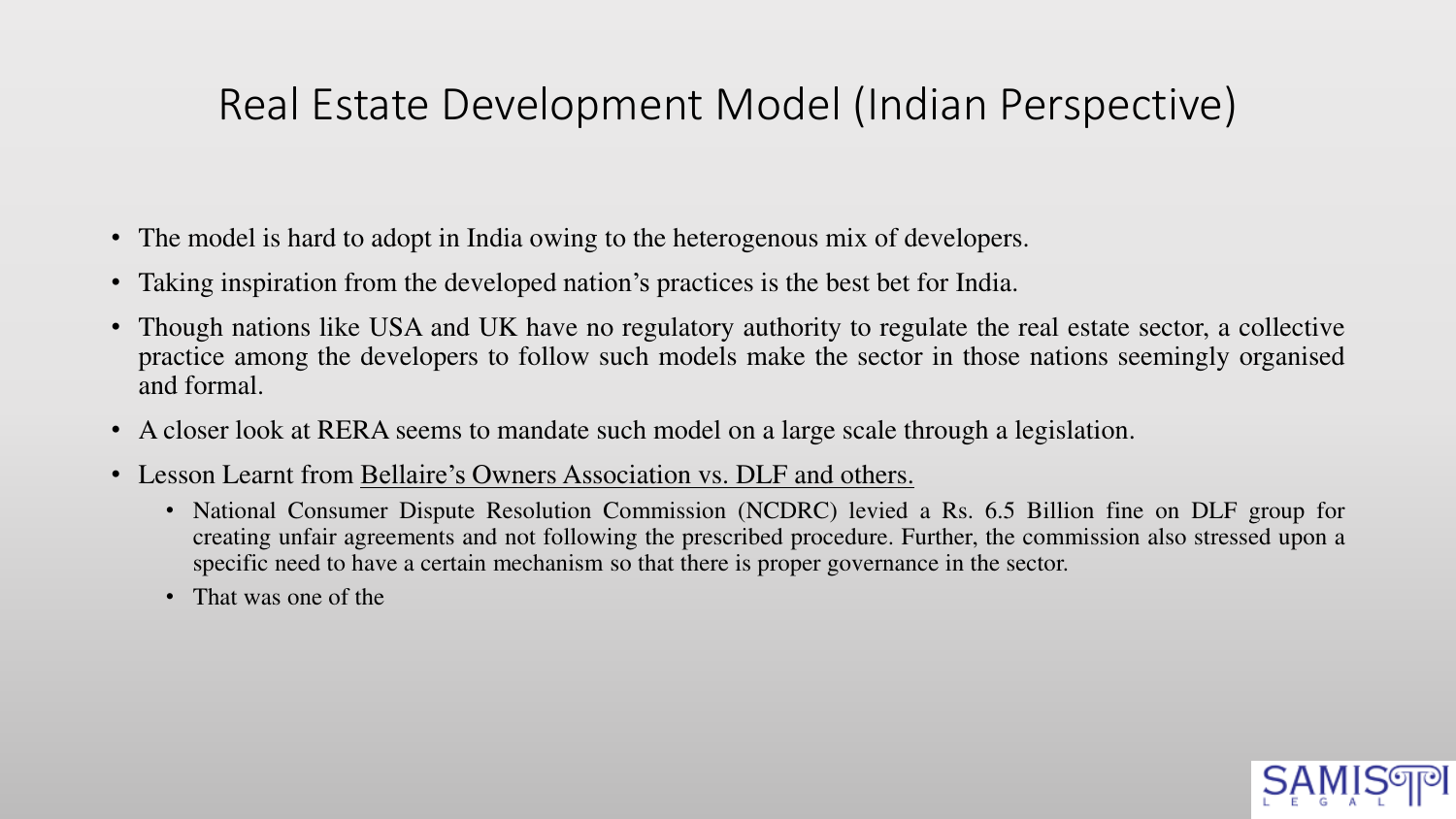#### Real Estate (Regulation and Development) Act, 2016 (RERA)

- The Real Estate (Regulation and Development) Act, 2016 was deemed necessary to boost the investor confidence in the market and to create a mechanism to protect the customers in the real estate market.
- The Act came into force from 1 May 2016 with 59 of 92 sections notified. With Rajya Sabha and Lok Sabha passing the bill on 10<sup>th</sup> and 15<sup>th</sup> March, 2016 respectively.
- The Central and state governments are liable to notify the Rules under the Act within a statutory period of six months.
- Applicable to whole of India except Jammu and Kashmir
- Real estate regulatory authority (RERA) is the governing authority.
- The law is not Retrospective.

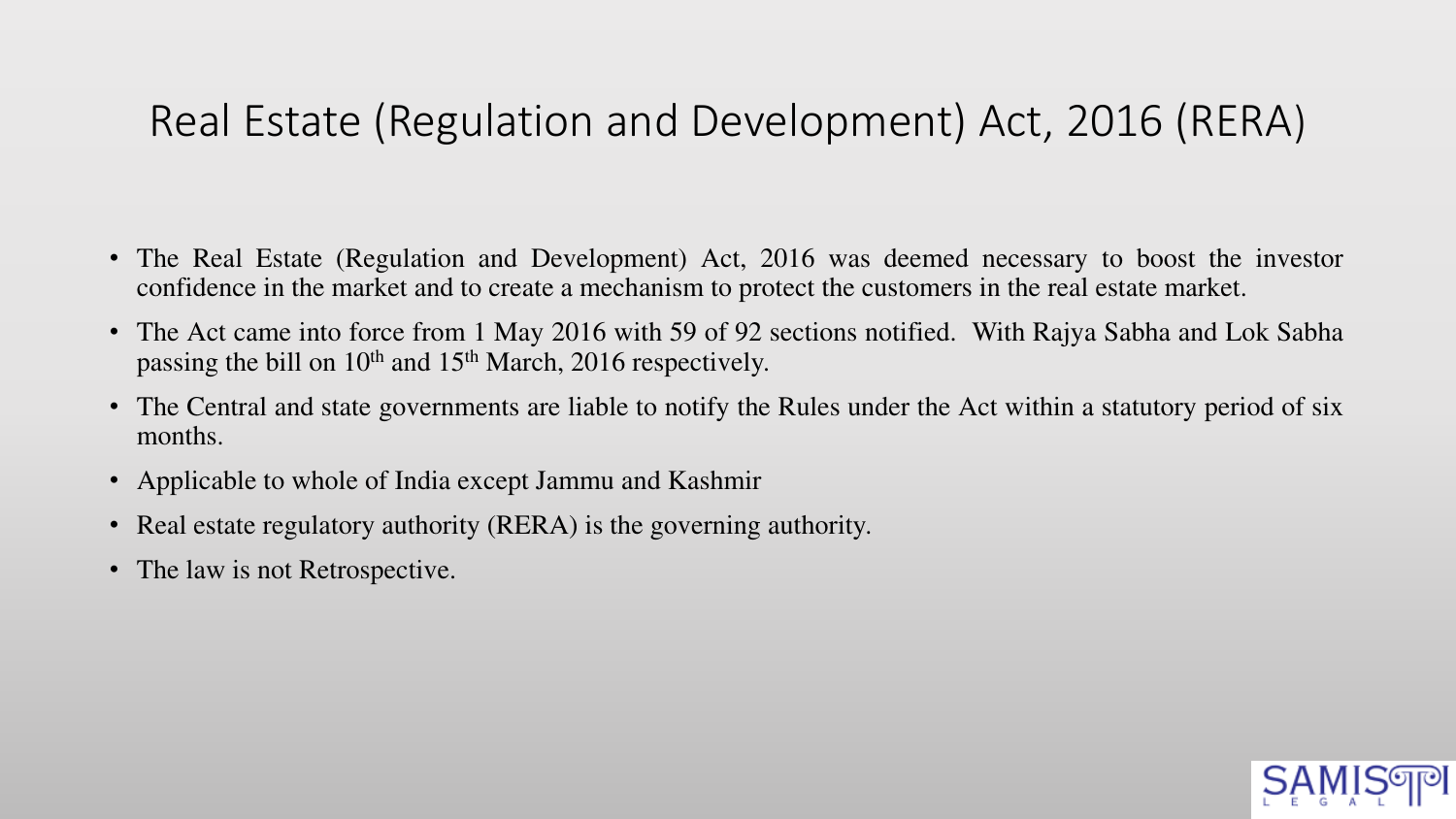# Reasons for introducing RERA

- To keep in check the increased delay's and late delivery of projects and to infuse transparency;
- The increased prices of the real estate sector and the ultimate increase in the cost of ownership for the customers;
- introduce professionalism and pan India standardization;
- Highly unregulated market and the people's interest;
- To discourage any unprofessional and Fly-by-night builders;
- To hold the developers liable in case of any irregularity;
- establish fast-track dispute resolution mechanism;
- promote good governance in the sector which in turn would create investor confidence.

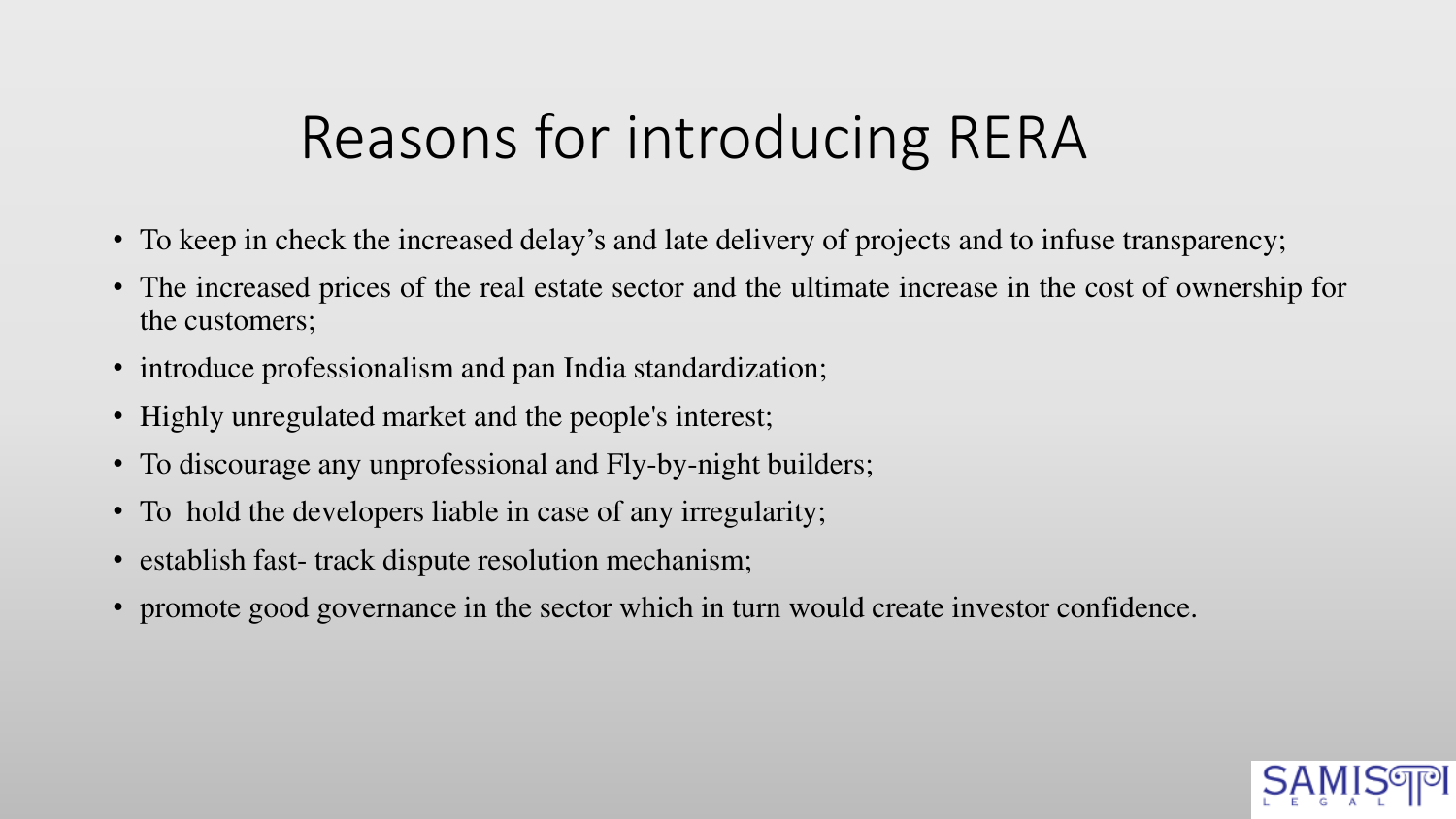### PURPOSE

- An Act to establish the Real Estate Regulatory Authority for regulation and promotion of the Real Estate sector.
- To ensure transparency in projects.
- To protect the interest of consumers in the Real Estate Sector and to establish an adjudicating mechanism for speedy dispute redressal.
- To provide proper information about the Builder.

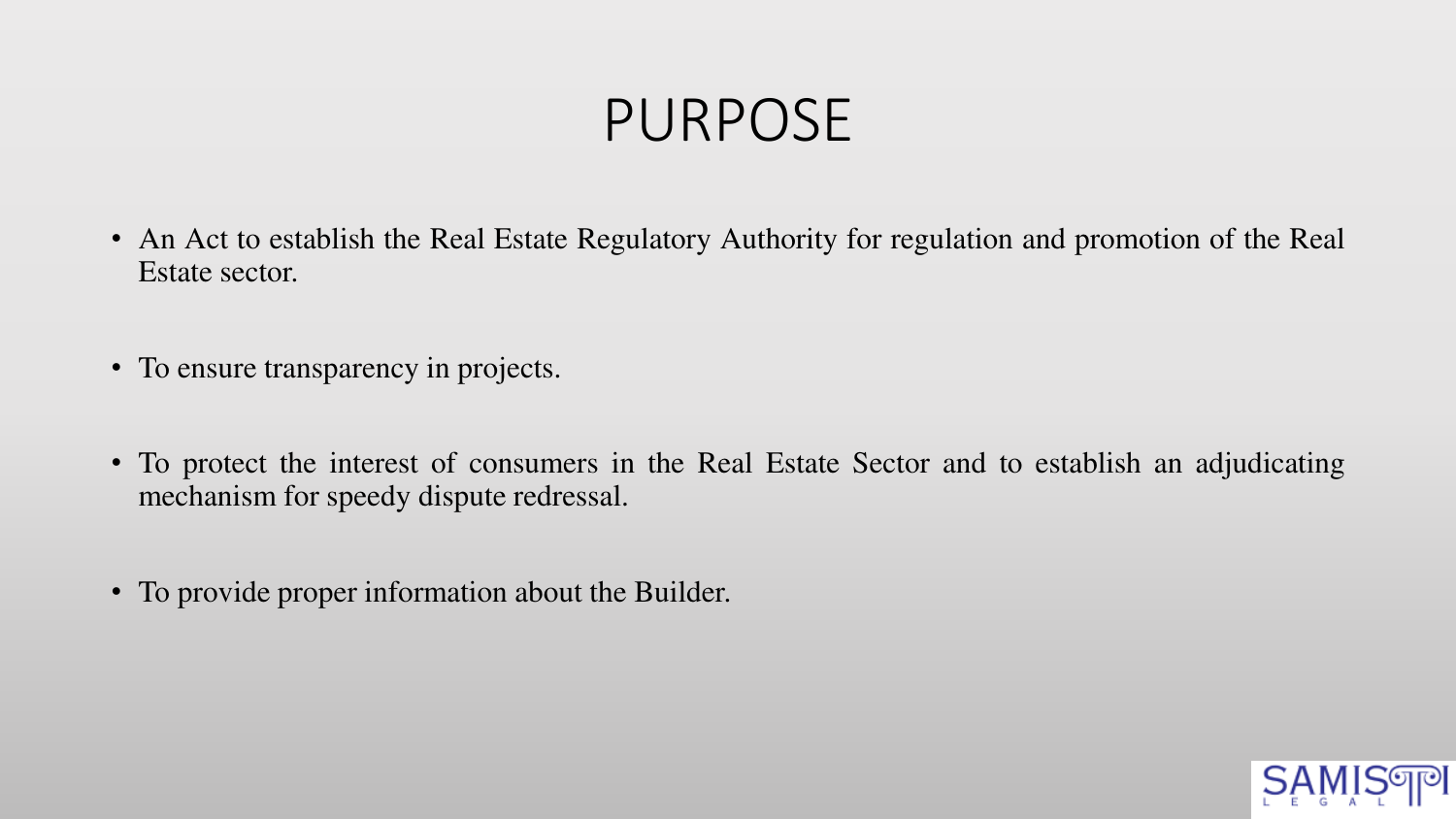# IMPORTANT FEATURES

- It establishes the State Real Estate Regulatory Authority for that particular state as the government body to be approached for redressal of grievances against any builder. This will happen once every state ratifies this Act and establishes a state authority on the lines set up in the law.
- This law vests authority on the real estate regulator to govern both residential and commercial real estate transactions.
- This law makes it mandatory for developers to post all information on issues such as project plan, layout, government approvals, land title status, sub-contractors to the project, schedule for completion with the State Real Estate Regulatory Authority (RERA) and then in effect pass this information on to the consumers.
- The current practice of selling on the basis of ambiguous super built-up area for a real estate project will come to a stop as this law makes it illegal. Carpet area has been clearly defined in the law.
- The maximum jail term for a developer who violates the order of the appellate tribunal of the RERA is three years with or without a fine.

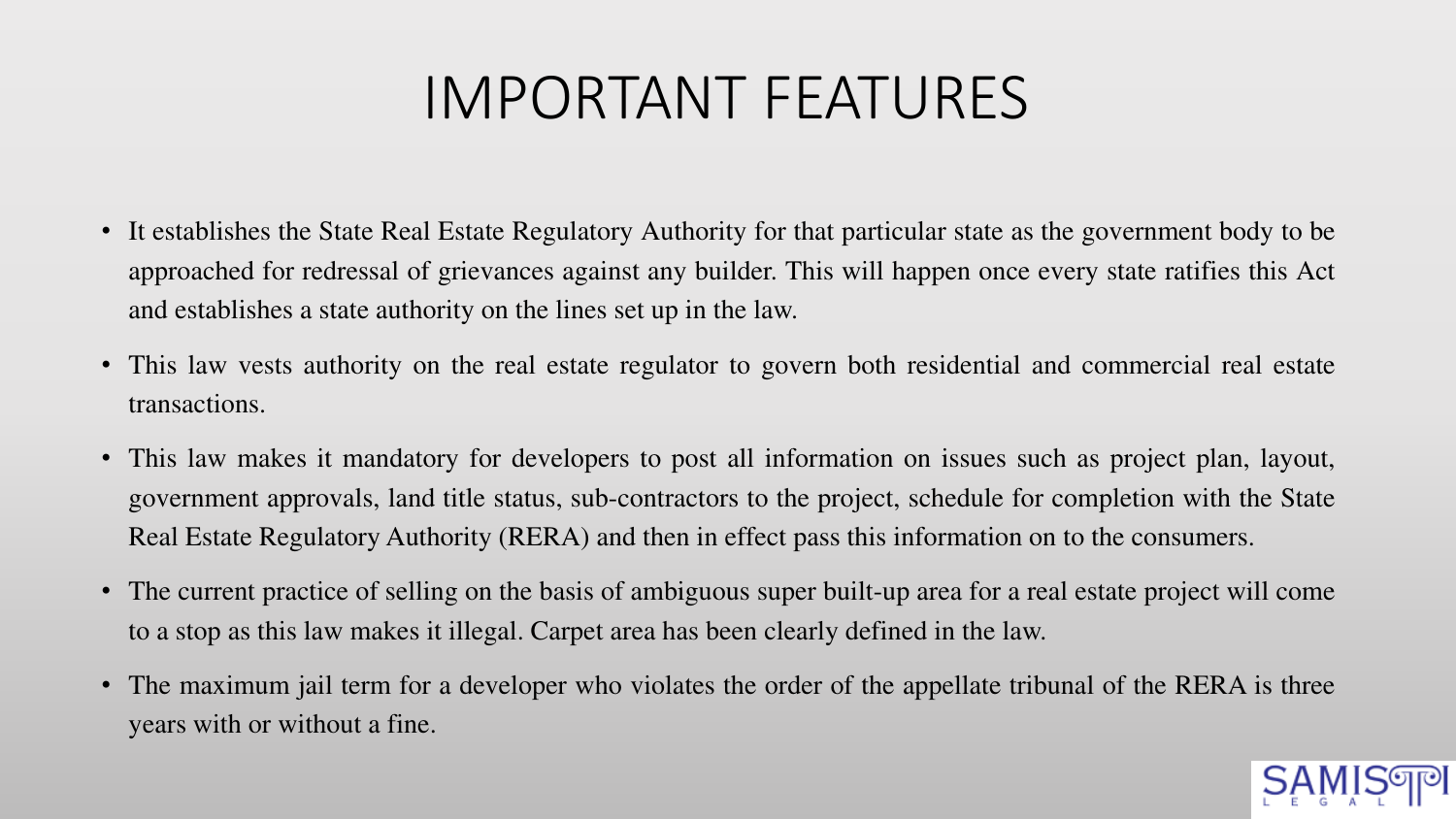# Features (ctd.)

- Currently, if a project is delayed, then the developer does not suffer in any way. Now, the law ensures that any delay in project completion will make the developer liable to pay the same interest as the EMI being paid by the consumer to the bank back to the consumer
- The developer cannot make any changes to the plan that had been sold without the written consent of the buyer.
- This puts paid to a common and unpopular practice by developers to increase the cost of projects.
- Lastly, every project measuring more than 500 square meters or more than eight apartments will have to be registered with the RERA.
- The law mandates every builder to keep 70% of collection from every project in Separate Bank Account.

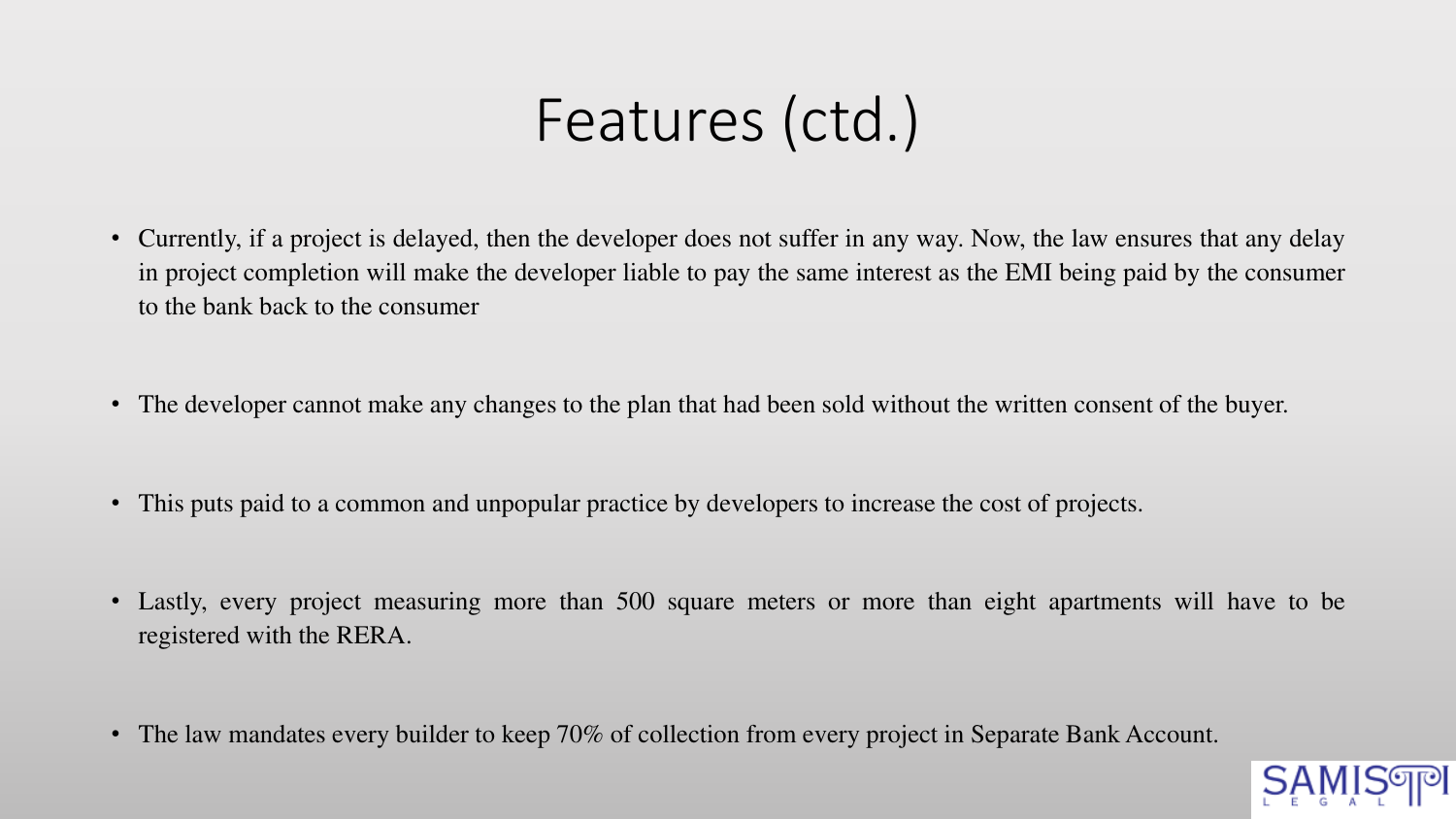### MAJOR PROVISIONS

The Major Provisions in the Act relates to following aspects:-

- \* REGISTRATION
- ❖ PROTECTION OF BUYERS

#### REAL ESTATE REGULATORY AUTHORITY AND APPELLATE TRIBUNAL

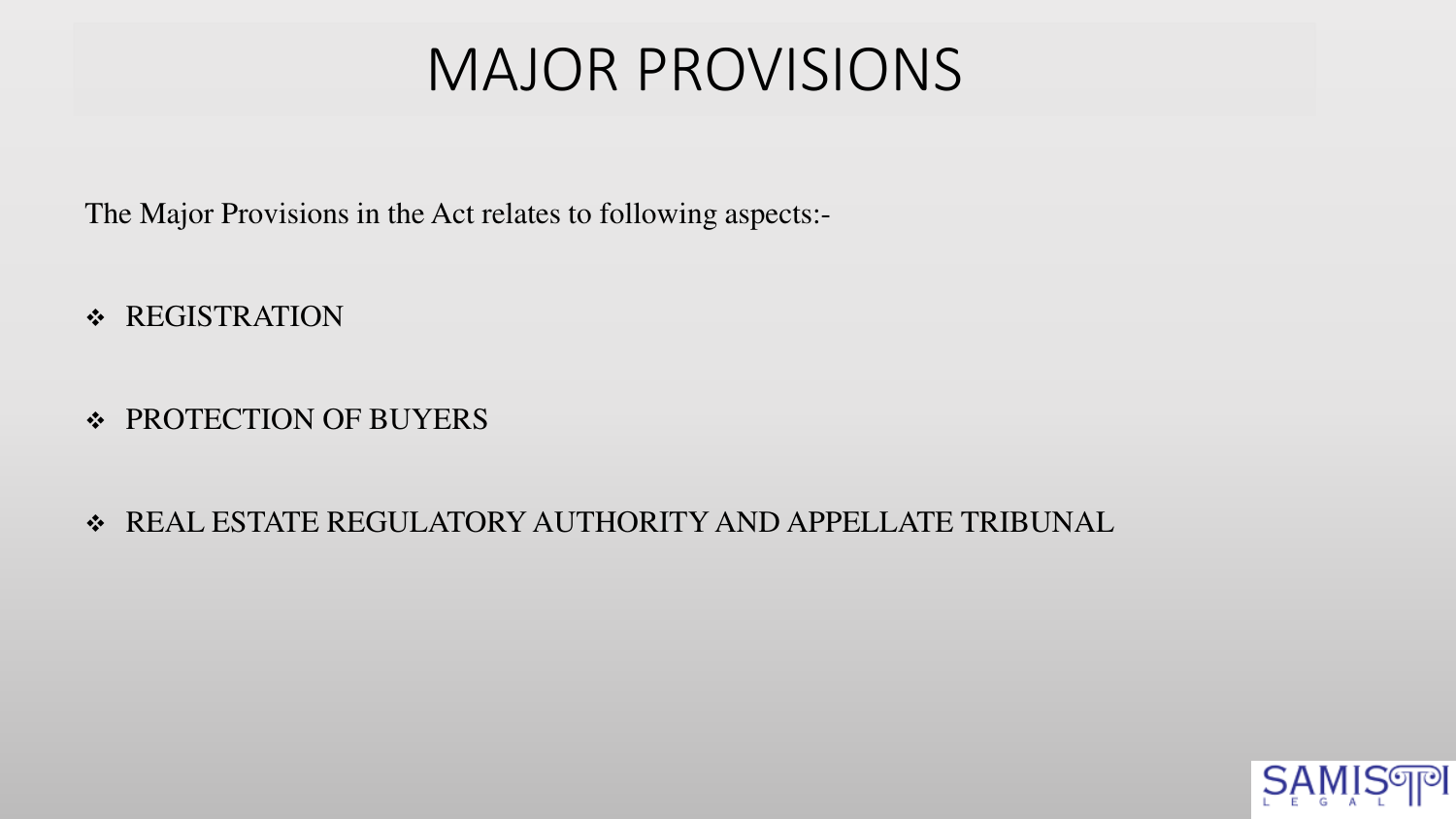#### REGISTRATION

#### **Who is liable to get Registration from RERA?**

- All commercial real estate projects where the land is over 500 square metres.
- All residential real estate projects where the land is over 500 square meters or eight apartments, to register with the Real Estate Regulatory Authority (RERA) for launching a project.
- For on-going projects which have not received completion certificate on the date of commencement of the Act, will have to seek registration within 3 months.
- Real estate agents who facilitate selling or purchase of properties must take prior registration from RERA.
- Such agents will be issued a single registration number for each State or Union Territory, which must be quoted by the agent in every sale facilitated by him.

#### • **What is the Process of Registration?**

- Applicant has to file an application for registration with RERA in prescribed form along with prescribed fees and documents.
- Application for registration must be either approved or rejected within a period of 30 days from the date of application by the RERA.
- On successful registration, the promoter of the project will be provided with a registration number, a login id and password for the applicants to fill up essential details on the website of the RERA.

#### **What is the penalty for failure to get register?**

A penalty of up to 10 percent of the project cost or three years' imprisonment may be imposed.

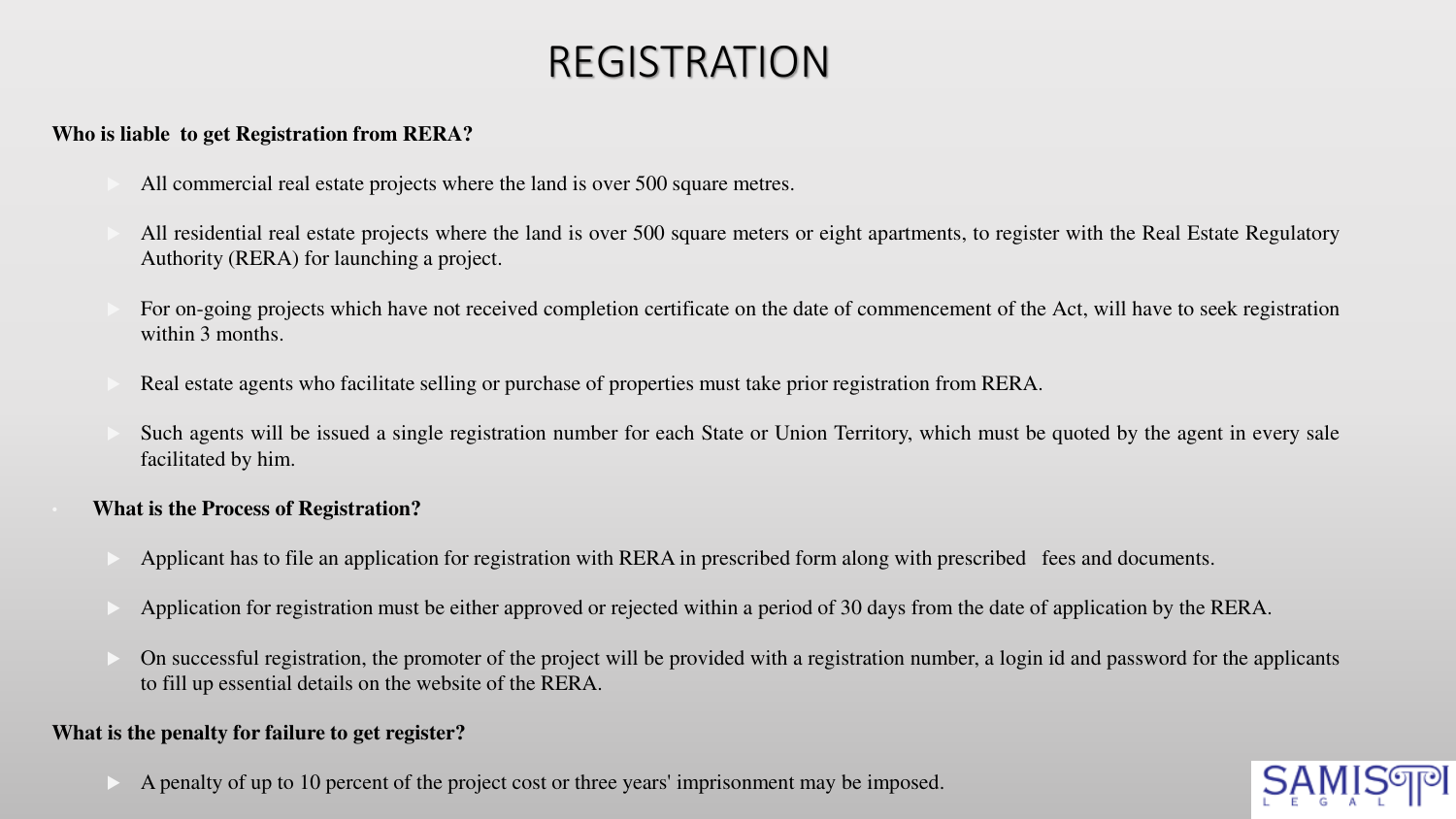### PROTECTION OF BUYERS

- The Act prohibits unaccounted money from being pumped into the sector.
- As now, 70 per cent of the money has to be deposited in bank accounts through cheques.
- A major benefit for consumers included in the Act is that builders will have to quote prices based on carpet area and not super built-up area
- The common area has been clearly defined, thus cases like [*Jaypee Developers (Kalypso Court) vs Developers Township Property Owners Welfare Society]* are addressed.
- Carpet area has been clearly defined in the Act to include usable spaces like kitchen and toilets.
- Additionally the developers cannot engage in changing the layout plans arbitrarily. [*Supertech ltd. Vs. Emerald Court Owner-Resident Welfare Association*]

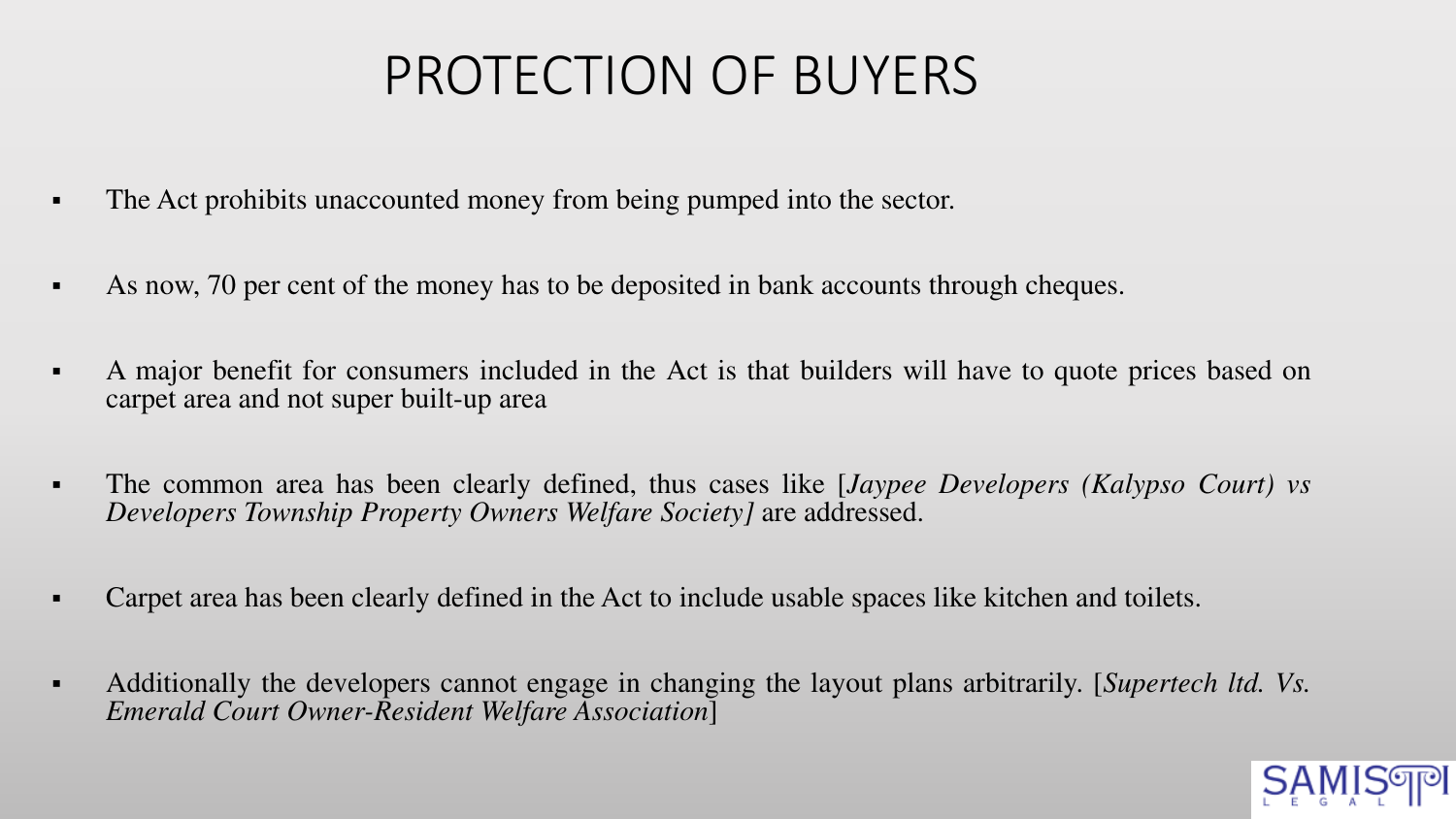# REAL ESTATE REGULATORY AUTHORITY AND APPELLATE TRIBUNAL

- Establishment of State-level Real Estate Regulatory Authorities (RERAs) to regulate transactions related to both residential and commercial projects
- $\triangleright$  RERAs will ensure timely completion and handover of projects.
- $\triangleright$  Appellate Tribunals will now be required to adjudicate cases in 60 days as against the earlier provision of 90 days
- $\triangleright$  Regulatory Authorities has to dispose of complaints in 60 days while no time frame was indicated in earlier Bill.

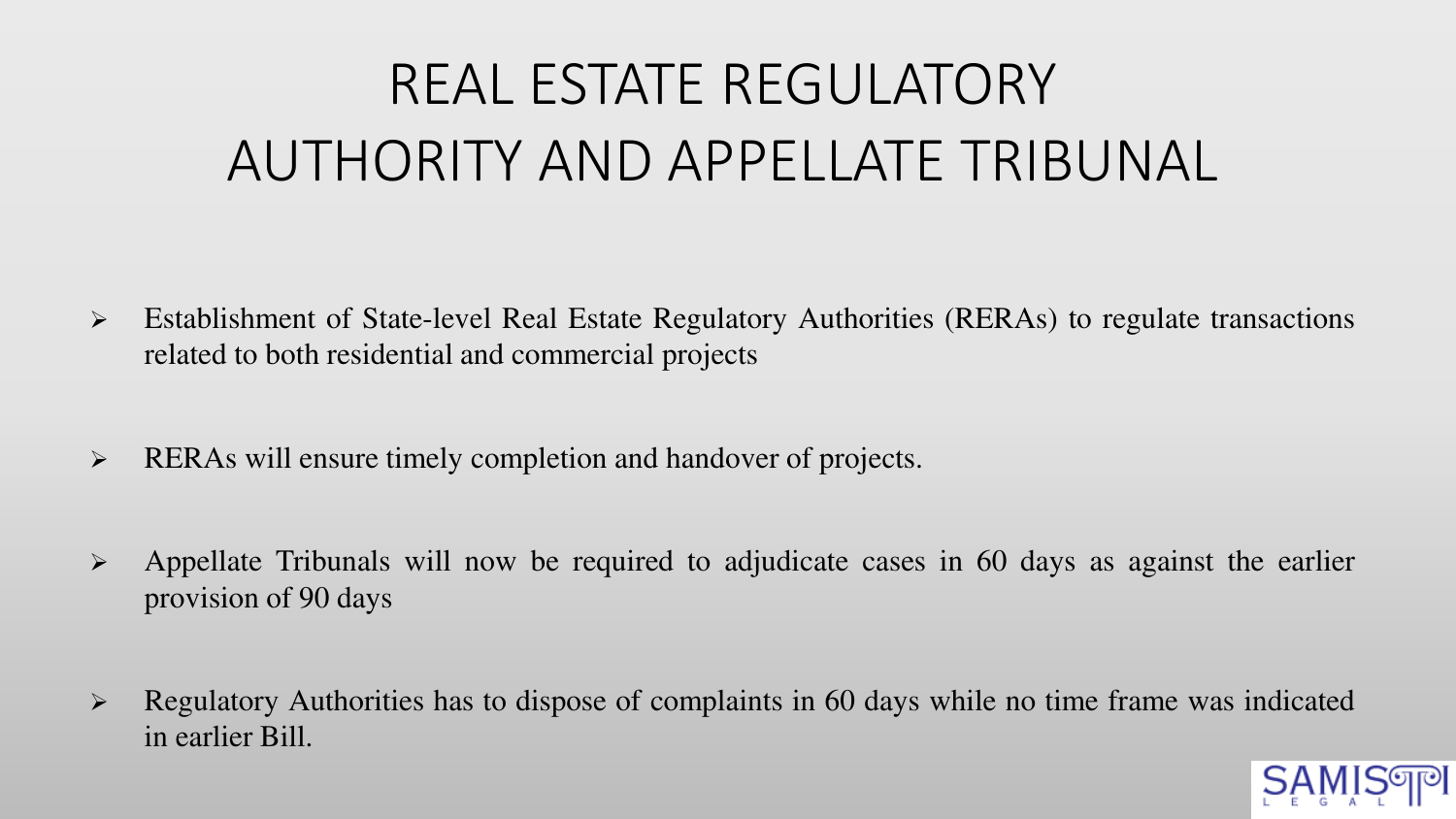#### Hits & Misses of Real Estate Act

#### **For Consumers**

#### **HITS**

- Increased assertion on the timely completion of projects and delivery to the consumer.
- A step towards safeguarding their investment, as 70 per cent of the sales receipt will now be locked in an escrow account.
- An increase in the quality of construction due to a defect liability period of five years.
- Balanced builder-buyer agreements.
- Faster dispute resolution mechanism through dispute settlement forums and appellate tribunal.
- Sale on the carpet area to help improve transparency.
- An increasingly-regulated broker environment.
- Greater visibility into the developer's delivery track record.

#### **MISSES**

- The timelines of approvals by regulatory authorities have not been defined. Any delay in approvals from regulatory authorities could impact buyers as well.
- The Bill may lead to slightly higher prices of properties.
- New project launches might be limited as developers may not be able to launch without obtaining approvals, which could take two to three years.

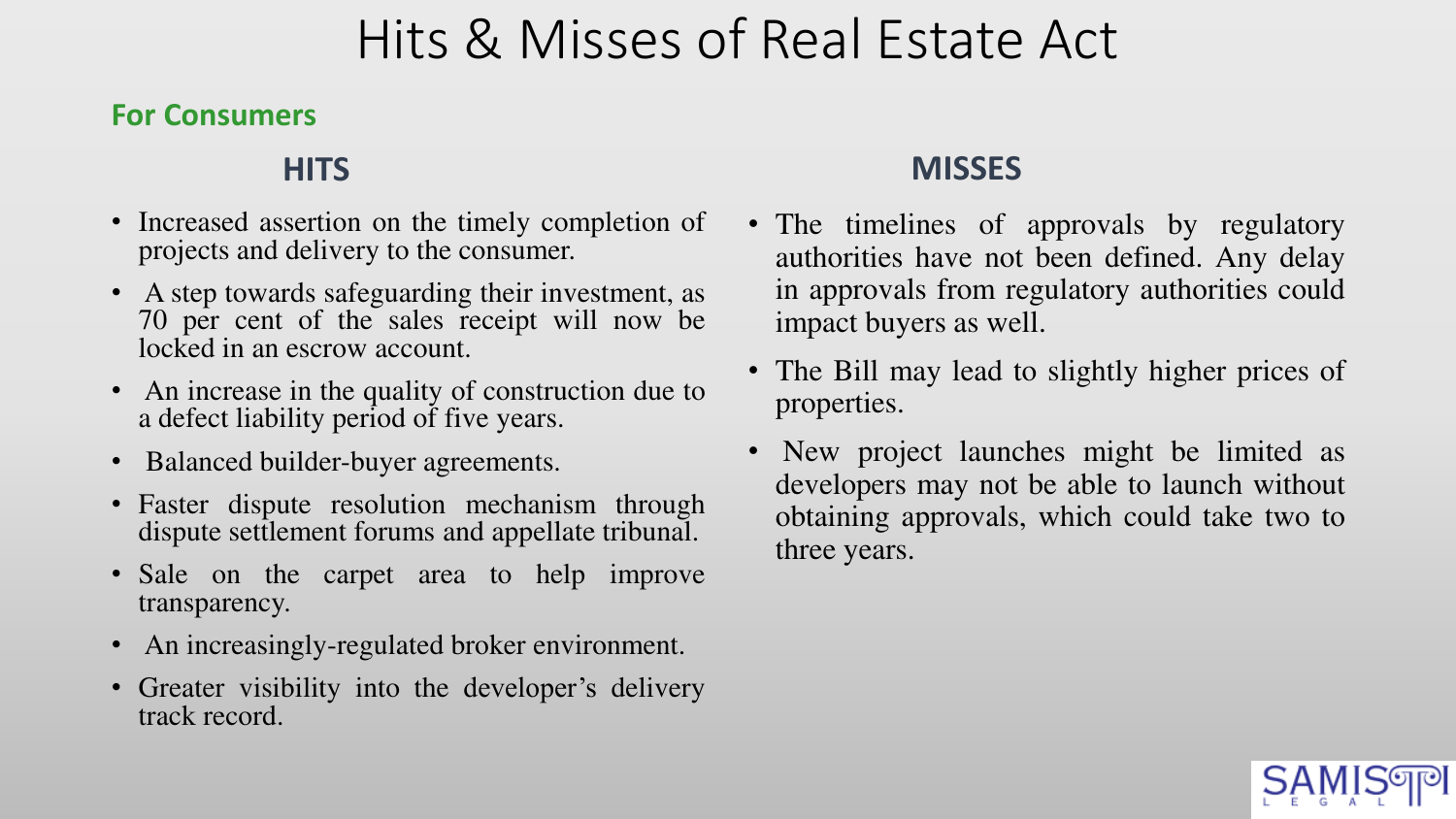#### Hits & Misses of Real Estate Act

#### **For Developers**

#### **HITS**

- Increased scope for eliminating casual operators, leading to the better organization of the sector.
- Minimum standards of governance and accountability have now been set to an extent, and there's potential for driving standardization and professionalism in the sector.
- Greater visibility into the developers' delivery performances, segregating the established and casual operators.
- Higher investment in the sector and a possible reduction in the cost of funds, leading to a lowered cost for the end users.

#### **MISSES**

- An additional layer of approvals may be introduced against the extended list of approvals already required for projects.
- No provision to rationalize the number of approvals required for a project or expedite approvals through a single window mechanism.
- Increased reliance on external capital to achieve high growth.
- Possible impact on joint venture arrangements.
- Potential delay in cash-flow realizations from projects.

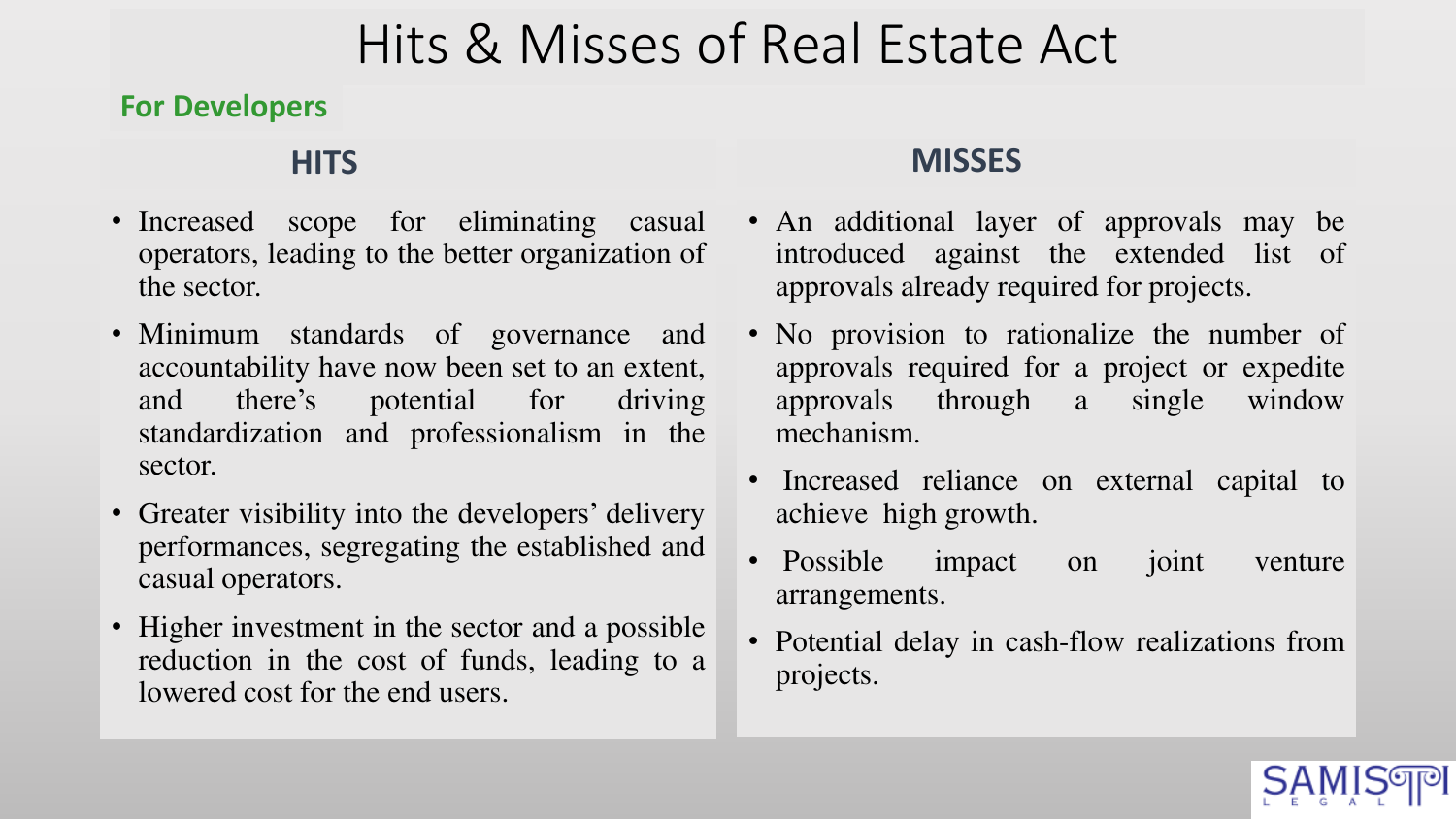#### Standing Committee recommendations

- **Carpet Area:**
- The Act defined the term Carpet Area and it mandated that the companies advertise according to the carpet as the concept of built up area and super built up area are no more recognised by the Act.
- $\triangleright$  The issue raised by the standing committee and the Select committee of the Rajya Sabha was regarding the definition of Carpet Area, in which the term "net usable area" is not defined.
- The Ministry of Housing and Urban Poverty Alleviation clarified stating that the definition clause included the terms 'Balcony' and 'Verandah' and referring to the National Building Code the terms Balcony and Verandah are defined so thus, reading Carpet Area with the NBC would determine the actual Carpet Area that can be advertised.
- $\triangleright$  Though the clarification was given by the Ministry, the same was not the recommendation to define the term "net usable area" was not defined in the Act.

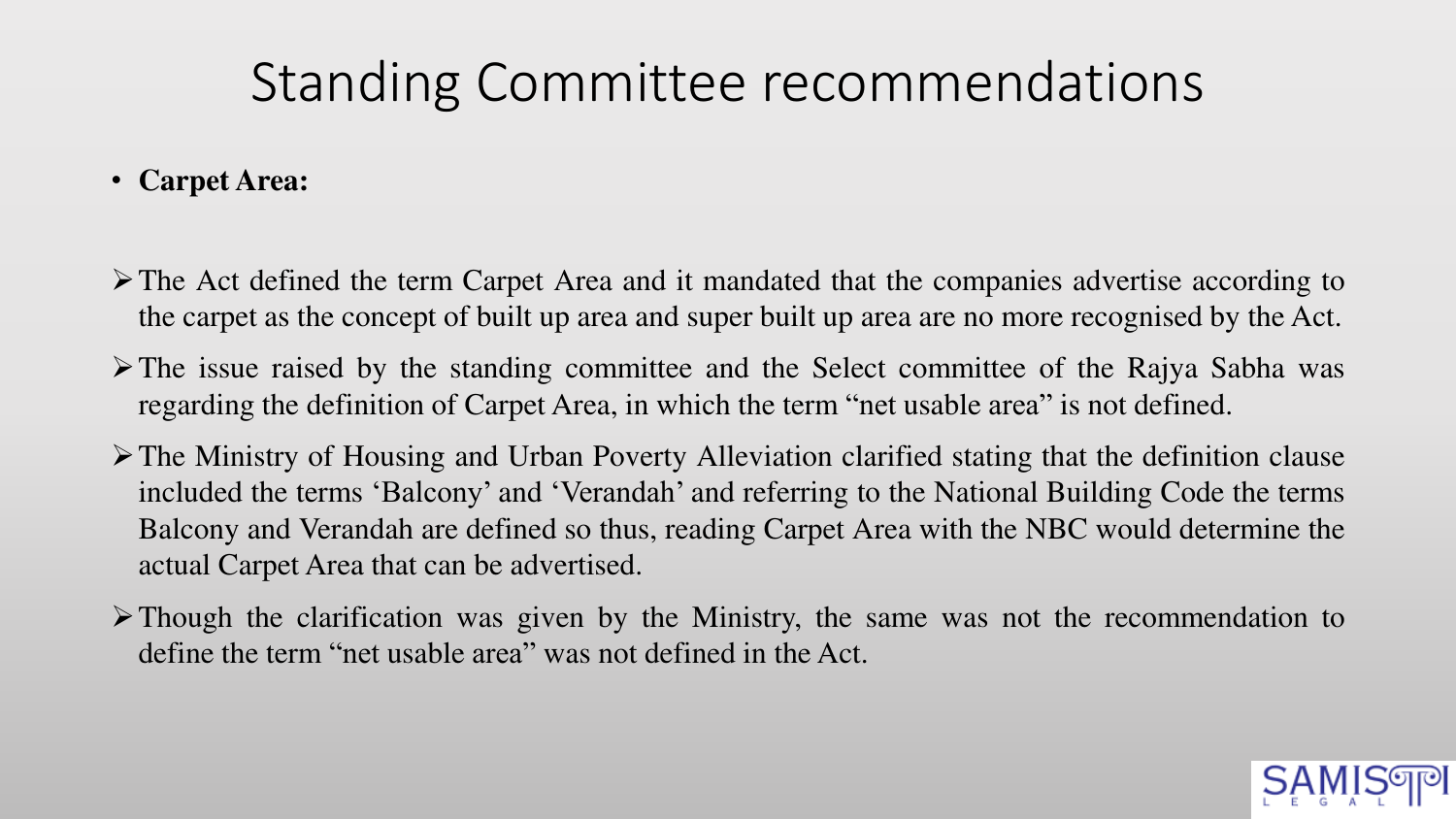#### Standing Committee recommendations

- **Commercial real estate:** The Model bill drafted by the Ministry in 2009 and the RERA Bill did not include the commercial real estate, but the Ministry received expert opinion to as to include the commercial real estate too hence the Act extends to the commercial real estate.
- **Penalty Provisions:** The committee based on the suggestions received recommended to decrease the quantum of penalty which was rejected by the ministry.
- **Delegation of authority to States:** The provision pertaining to delegating the authority to the individual states was considered going against the process of standardising the sector as it is evident rules notified by the States are very inconsistent and are ambiguous, further it is found that the rules have diluted to favour the developers.
- **50% instead of 70%:** The standing committee suggested for decrease of amount to be deposited in a separate escrow account to 50% than the existent 70%, which is not implemented.
- **500 sqmts:** The bill initially regulated property of minimum 1000 sqmts which basing on the committee suggestions dropped to minimum of 500sqmts or 8 apartments including all phases.

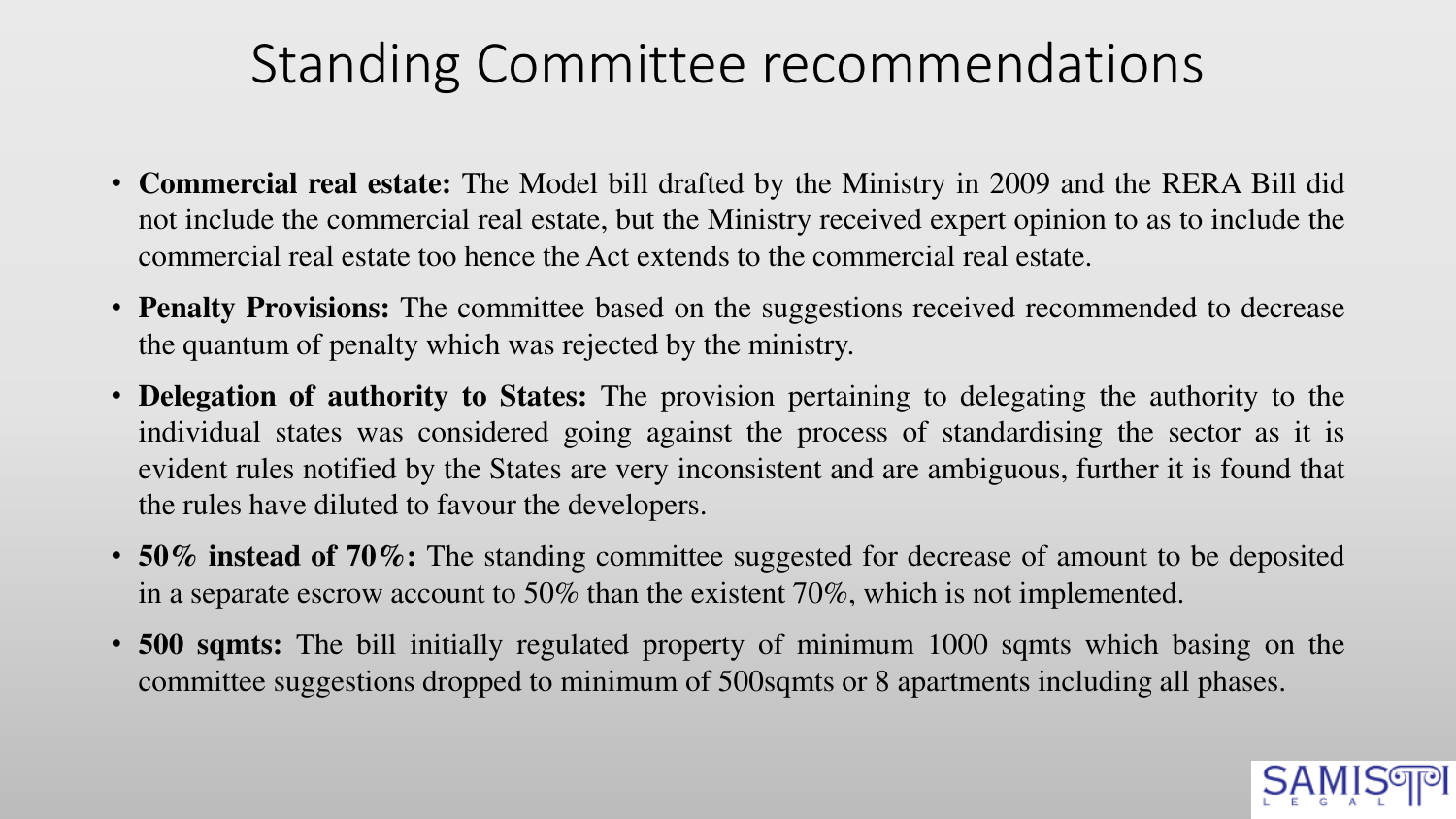### Standing Committee recommendations

- A thin line created between promoter and investor. The Select Committee recommends that the investor having two or more than that be termed as "promoter".
- The term of the office of RERA reduced to 3 years or less, as against 5 years or less.
- The new provision recommended is that of the promoter bearing all liabilities till flat is transferred in the name of the allottee.

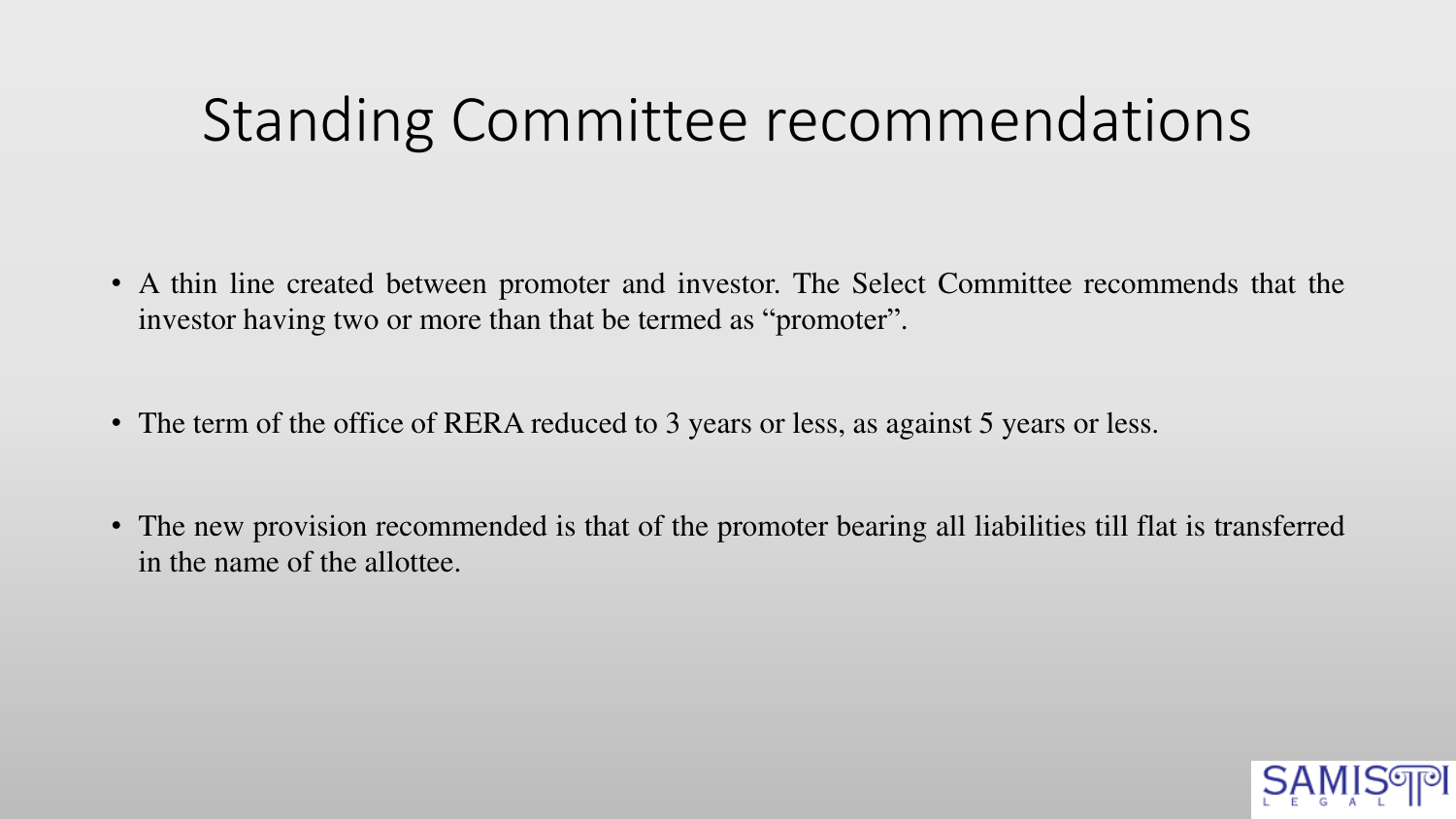# Effect of RERA on the Market

- The immediate impact would be on the on going projects and pending projects that are due for completion in 12 moths or so.
	- $\triangleright$  The impact would be on the prices, i.e., an increase of 40-50% of the prices, subject to, if the developer selling the property on super built up areas as the usual norm is.
	- $\triangleright$  The carpet area on which the property has to be sold is 30-35% of the Super built up area.
	- The unsold inventory would either be scrapped by making the developers go to a loss or, they would be delivered subject to the new conditions
- Any financial impact on the market would be short term, as in the long term once there is standardisation across the sector prices would be transparent and would go down.
- There will now be a pressure to deliver projects on time and this pressure will be translated to contractors who in turn will demand much higher rates for construction. This, in turn, will lead to an upward pressure on prices for the end customer, however, on an overall basis the total cost of ownership for the customer will actually reduce even though the sticker price of purchase goes up
- The cost of ownership will be cut down and the value of the property would either be growing or will be standard, in any case the customer benefits.

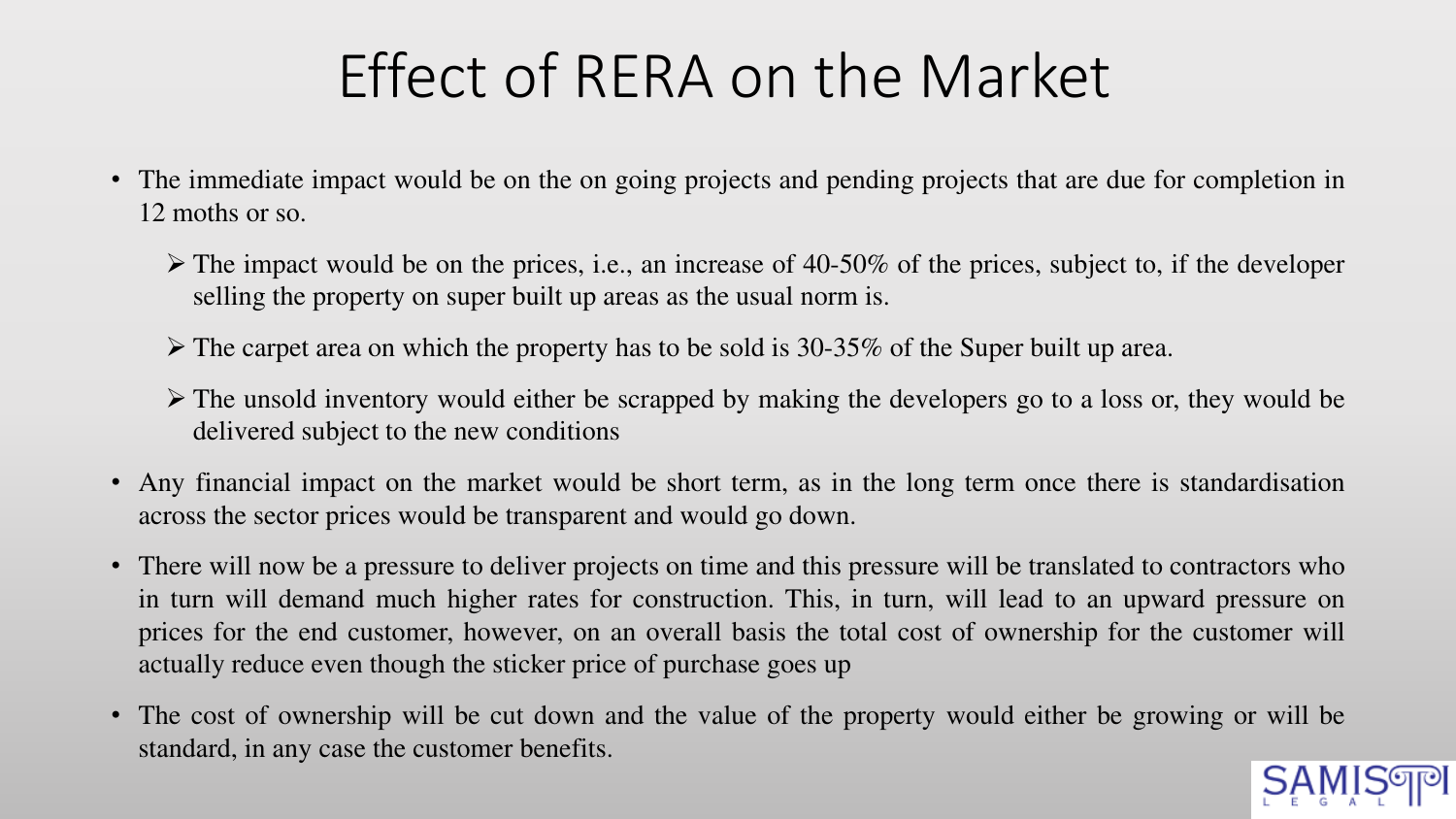### Effect of RERA on the Market

- Before the introduction of RERA, the risk on account of delays, quality, title, and changes in the project were all borne by the customer. As a result, most customers had to deal with some sort of the default and were forced to bear the cost of this default. These costs will now be borne by the developer and there will be a consequential premium that the flat purchasers will have to pay for transferring this risk to the developer.
- The 70% cash to be used for the specific project adds to this, as there is no headroom for developers to satisfy this increased costs, the same would be then transferred to the home owners at first opportunity.
- 70% cash to be deposited acts as a deterrent as the actual cost of project may exceed 70% and the developers are forced to find other sources of finances.
- The <u>Act does not bring the government authorities</u> into the ambit who are responsible for the continuous changes in regulations, lack of transparency and predictability in functioning. If approvals are not streamlined in time, cost revisions and delays will become unavoidable. The outcome of this is going to be more expensive products for consumers. The World Bank in its report on Ease of Obtaining Construction Permit Index ranked India 185 out of 187 countries. This means India is in the same category as war torn countries where institutions have collapsed.

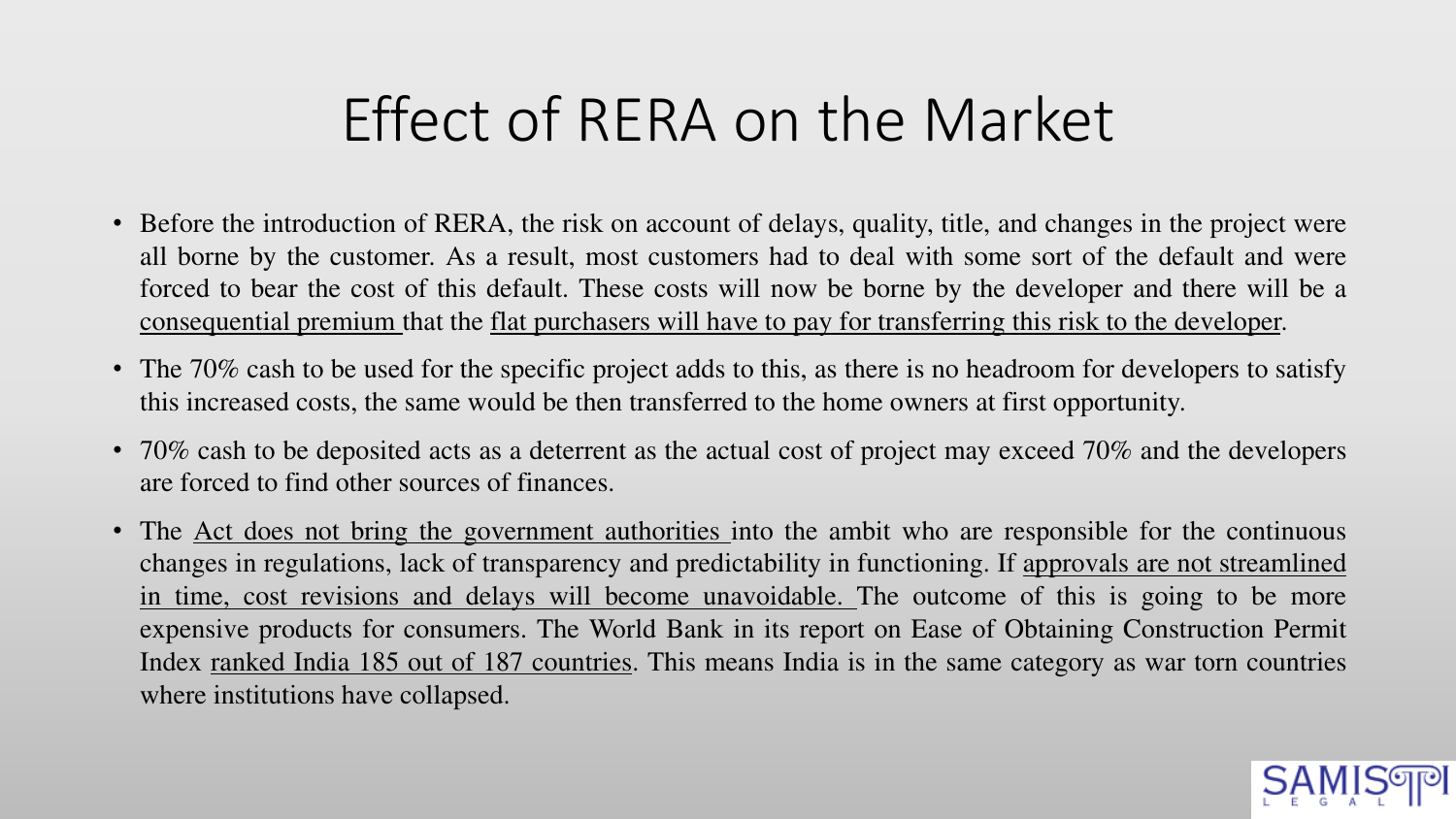### Effect of RERA



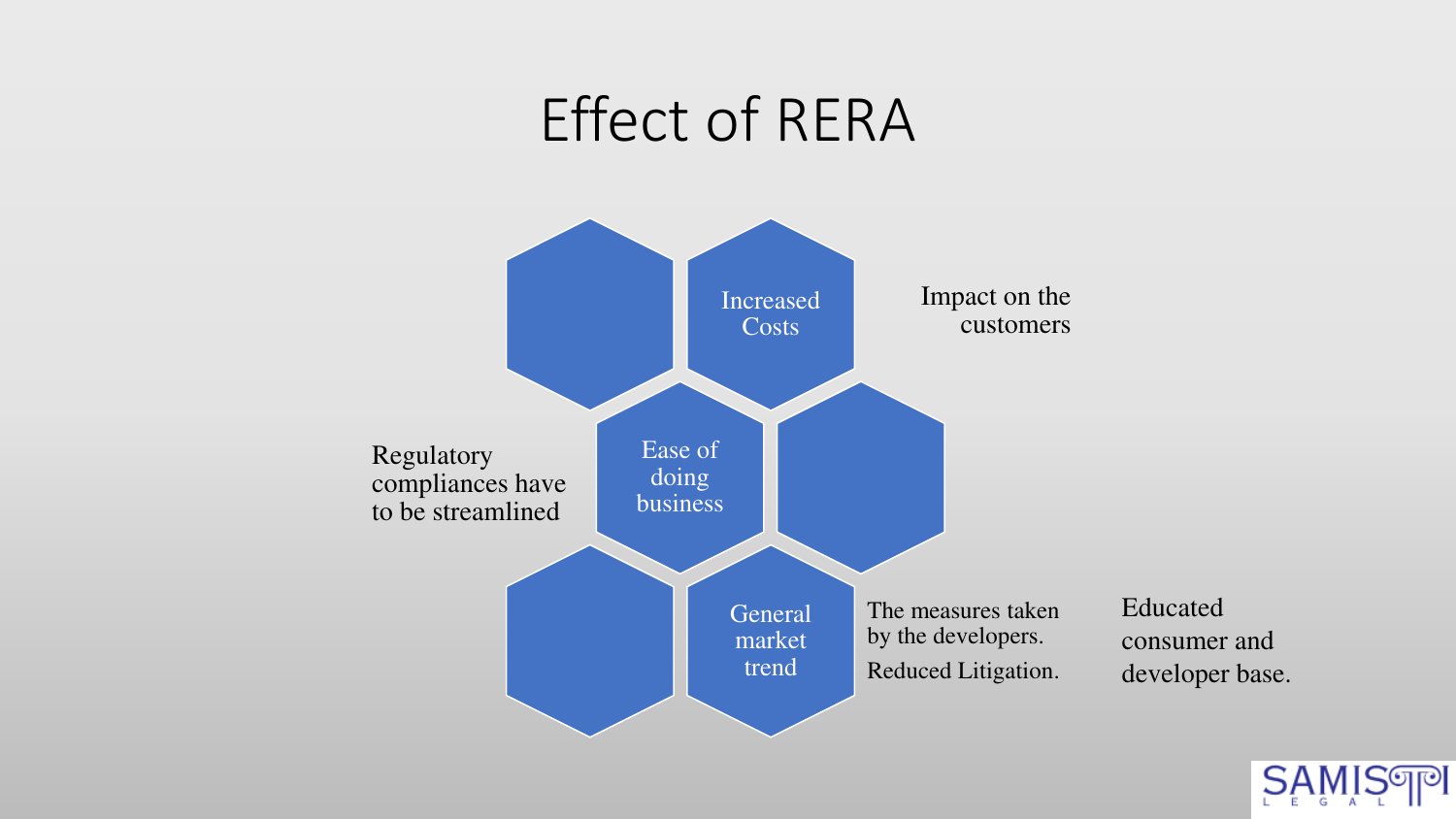### Similar Legislations in other countries



• Real Estate is regulated at numerous levels.

- No single regulatory body, but multiple
- Department of Housing and Urban Development
- Legal contracts protects the end user, not federal laws.
- State real estate licensing laws and code of ethics in place.



- There is an absence of regulator to monitor the sector.
- Financial Services Authority (FSA) under Bank of England, regulates investments in real estate.
- Property MI descriptions Act, 1991.

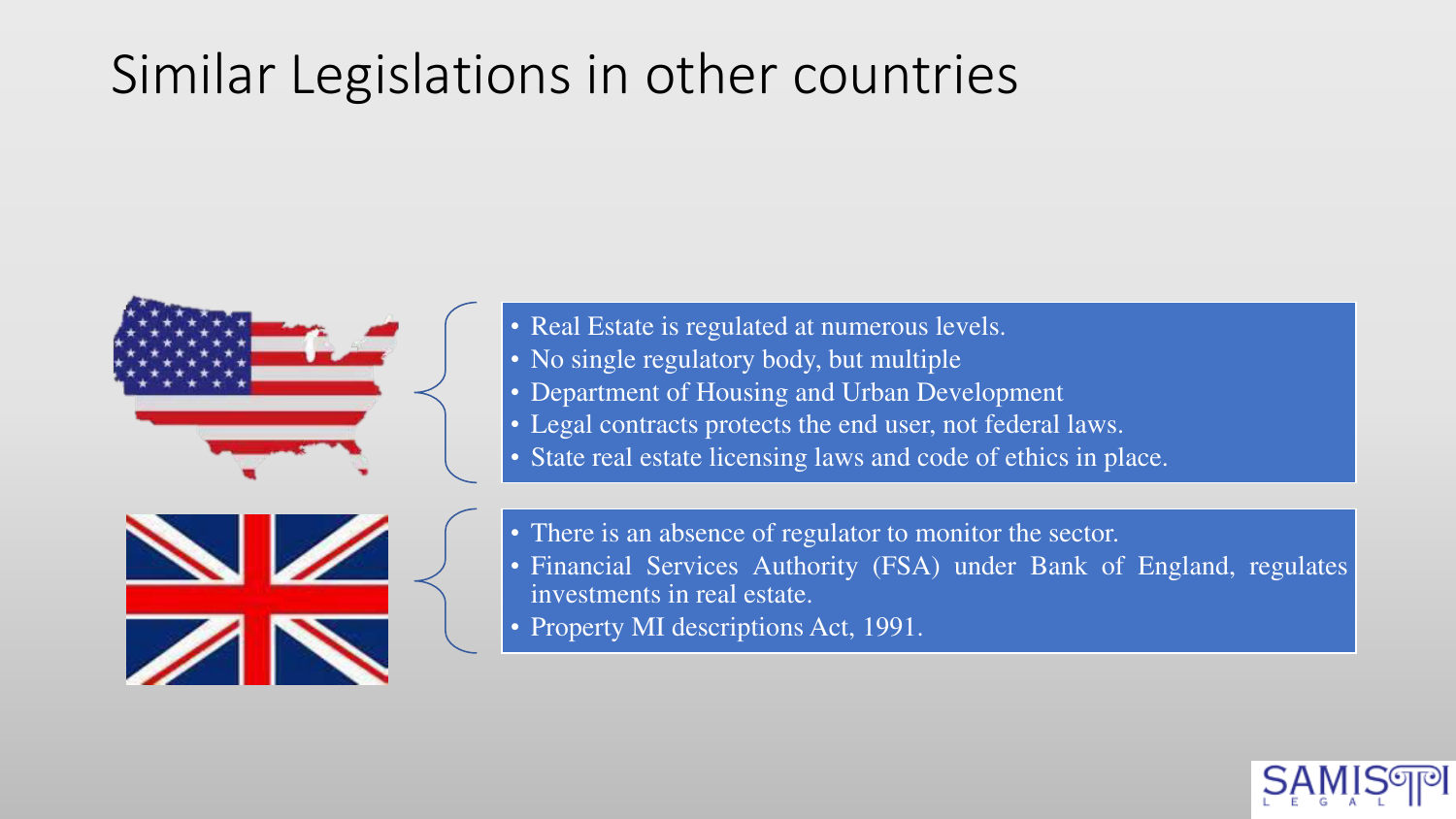

• No regulatory authority, in principle.

• General Civil Code.

• Damage compensation in case of delay and delivery property deviates from the description in a guaranty or a brochure.



- Introduced regulation for real estate in 2010.
- "New State 10" by State Department of Real Estate- enforces accountability on local government to control the prices.
- Rules by the local governments.
- Sales contract; Mortgage contract.
- No other provisions to safe guard the end user

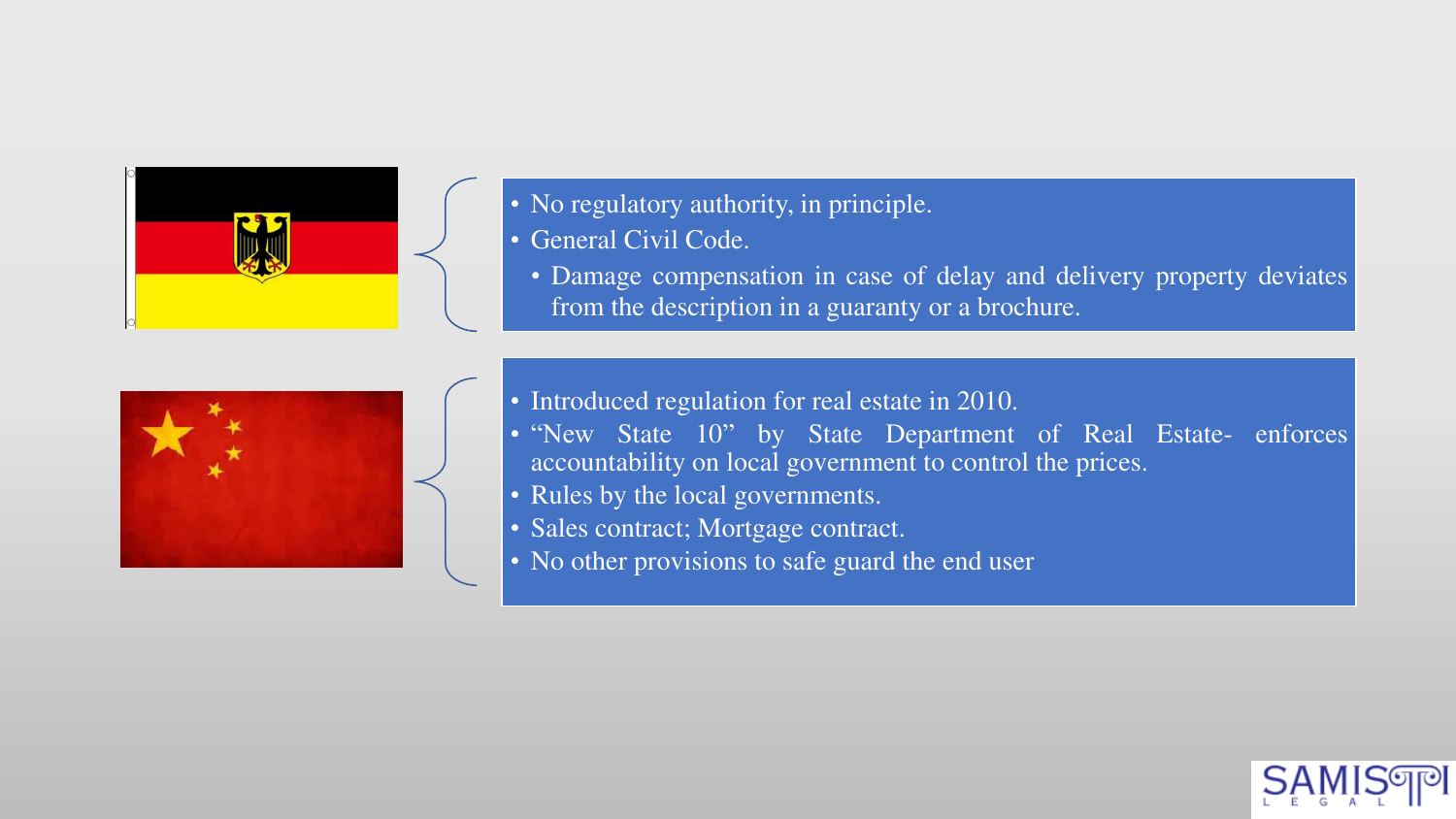

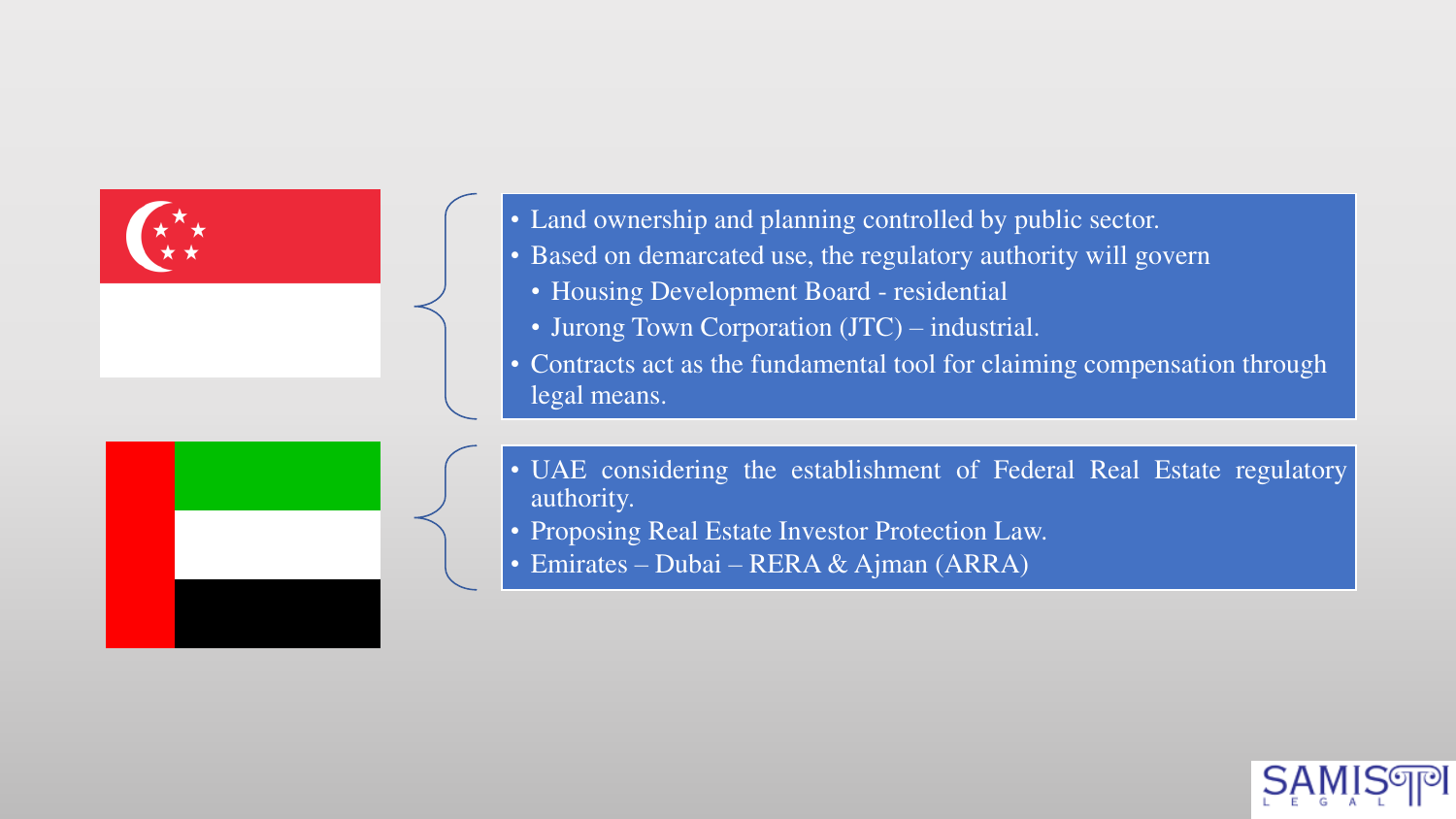# Way Forward and Conclusion

- The legislations is a step in the right direction if the shortcomings are addressed.
- Sense of Professionalism in the sector will be guaranteed.
- Errant developers and late delivery and regulation of prices.
- Though the legislation is perfect to regulate the market, this did not address the major issue of streamlining the approval process rather this legislation extends it.
- Increased time to get approvals.
- Possibility of increased red-tapism.
- No solution to the unfair clauses in the contract.
- Have to wait and see the long term effect of this legislation on the sector.
- Timely delivery, Prices would be on check and transparent.
- Increased foreign investments.
- Increased scope of preferentialism.

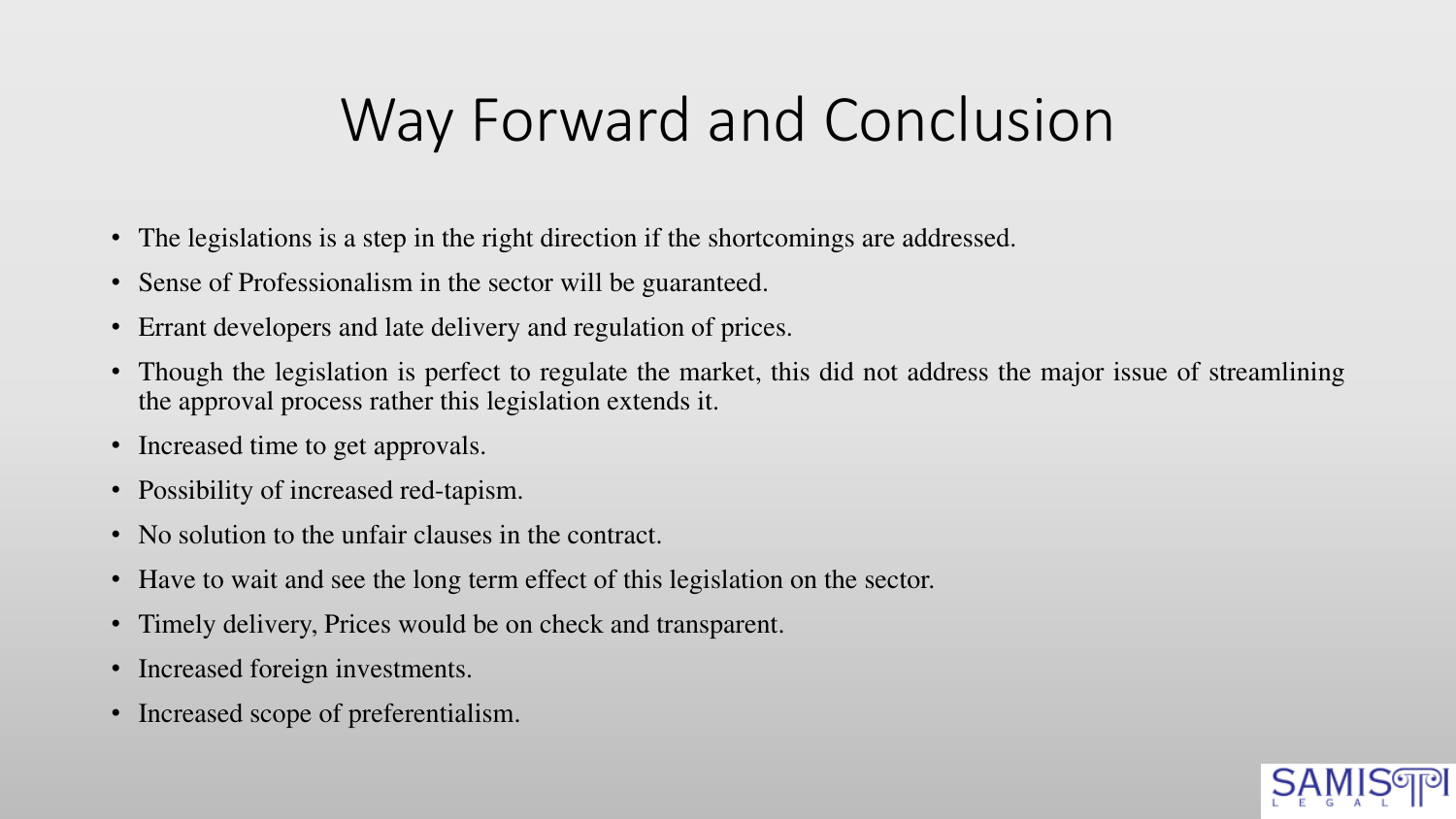#### Sources

- www.naredco.in/notification/pdfs/FINAL\_India\_Real\_Estate\_Digest\_ALL\_pages. pdf
- [www.prsindia.org](http://www.prsindia.org/)
- Scconline.com
- www.mondaq.com/india/x/509314/real+estate/The+Real+Estate+Regulation+And +Development+Act
- www.mhupa.gov.in/writereaddata/Select\_Committee\_Report.pdf
- www.livemint.com

#### *Disclaimer*

*The content of this presentation is intended to provide a general information on the subject matter and shall not be treated as any legal advisory.*